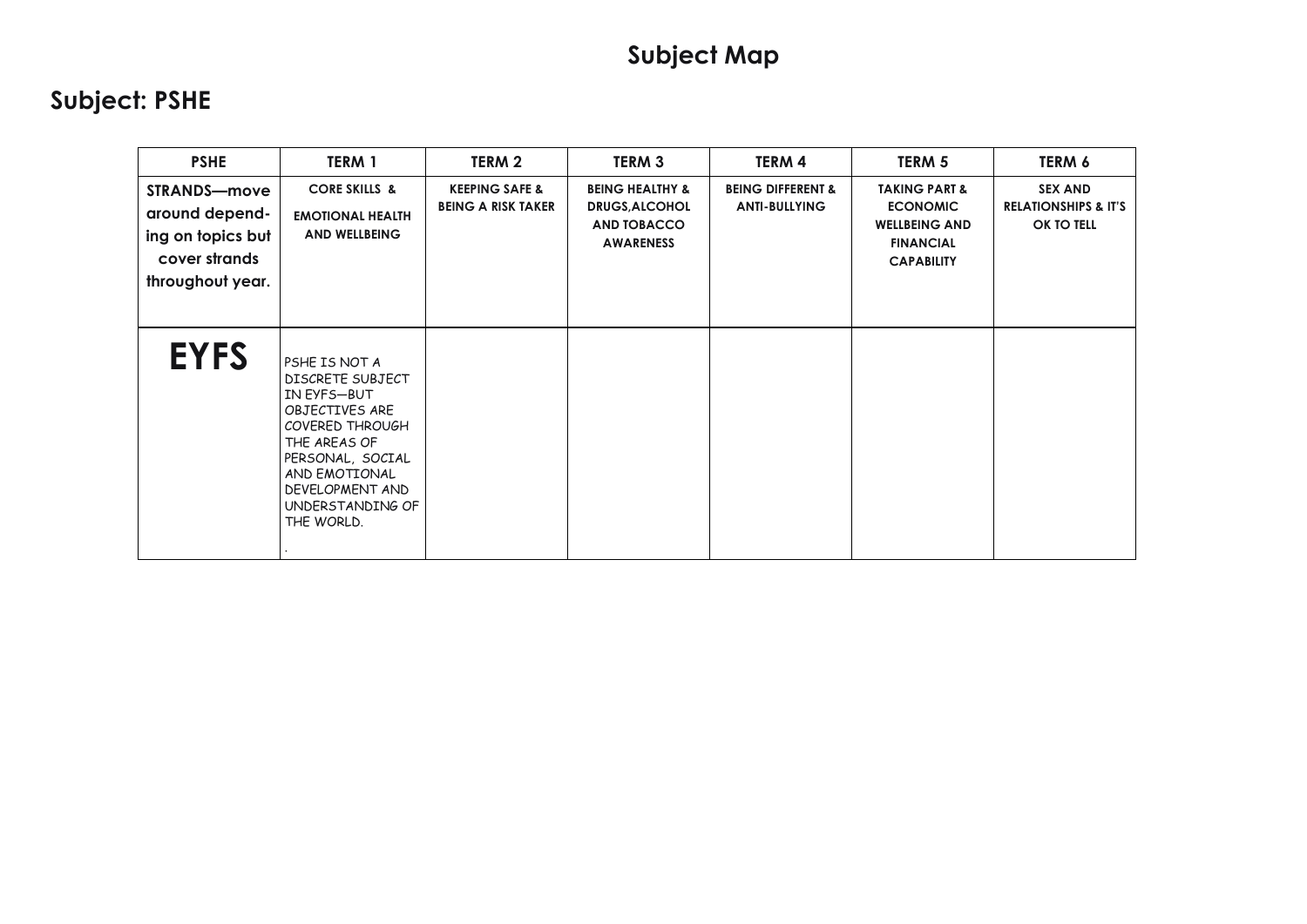| <b>STRANDS</b> | <b>CORE SKILLS &amp;</b><br><b>EMOTIONAL HEALTH</b><br><b>AND WELLBEING</b>                                                                                                                                                                                                                                                                                                                                                                                                                                                                                                                                            | <b>KEEPING SAFE &amp;</b><br><b>BEING A RISK TAKER</b>                                                                                                                                                                                                     | <b>BEING HEALTHY &amp;</b><br><b>DRUGS, ALCOHOL</b><br><b>AND TOBACCO</b><br><b>AWARENESS</b>                                                | <b>BEING DIFFERENT &amp;</b><br><b>ANTI-BULLYING</b>                                                                                                                                | <b>TAKING PART &amp;</b><br><b>ECONOMIC</b><br><b>WELLBEING AND</b><br><b>FINANCIAL</b><br><b>CAPABILITY</b>                                                                                                                                                                                                                                                                                                                                    | <b>SEX AND</b><br><b>RELATIONSHIPS &amp; IT'S</b><br><b>OK TO TELL</b>                                                                                                                                                                                                                                                                                                                                                                                              |
|----------------|------------------------------------------------------------------------------------------------------------------------------------------------------------------------------------------------------------------------------------------------------------------------------------------------------------------------------------------------------------------------------------------------------------------------------------------------------------------------------------------------------------------------------------------------------------------------------------------------------------------------|------------------------------------------------------------------------------------------------------------------------------------------------------------------------------------------------------------------------------------------------------------|----------------------------------------------------------------------------------------------------------------------------------------------|-------------------------------------------------------------------------------------------------------------------------------------------------------------------------------------|-------------------------------------------------------------------------------------------------------------------------------------------------------------------------------------------------------------------------------------------------------------------------------------------------------------------------------------------------------------------------------------------------------------------------------------------------|---------------------------------------------------------------------------------------------------------------------------------------------------------------------------------------------------------------------------------------------------------------------------------------------------------------------------------------------------------------------------------------------------------------------------------------------------------------------|
| Υ1             | • To join in a range of<br>activities in one-to-<br>one situations and in<br>small or large<br>groups.<br>$\bullet$ To choose, initiate<br>and follow through<br>new tasks and self-<br>selected activities.<br>• To seek help when<br>needed, for<br>example, assistance in<br>fastening their<br>clothes.<br>$\bullet$ To begin to<br>communicate<br>feelings and ideas in<br>simple phrases.<br>$\bullet$ To be often<br>sensitive to the<br>needs and feelings<br>of others and show<br>respect for<br>themselves and<br>others.<br>• To treat living things<br>and their<br>environment with<br>care and concern. | • To respond to<br>vocalisations of<br>danger or risk e.g.<br>'no' and begin to<br>respond to<br>suggestions as to<br>how to keep safe<br>e.g. it's good<br>walking.<br>• To begin to engage<br>in new and<br>unfamiliar<br>activities /<br>opportunities. | To join in with<br>healthy activities<br>e.g. physical, food<br>tasting, mindful-<br>ness, hygiene.<br>• To begin to follow<br>safety rules. | • To begin to be<br>aware of how they<br>and their friends<br>are the same or<br>different,<br>To begin to form<br>$\bullet$<br>friendships and<br>play alongside /<br>with others. | To understand the<br>need for rules in<br>games, and show<br>awareness of how<br>to join in different<br>situations.<br>To understand<br>agreed codes of<br>behaviour which<br>help groups of<br>people work<br>together, and they<br>support each other<br>in behaving<br>appropriately, for<br>example, while<br>queuing in a<br>supermarket.<br>To show a basic<br>understanding of<br>what is right and<br>wrong in familiar<br>situations. | • To make<br>purposeful<br>relationships with<br>others in group<br>activities and<br>attempt to<br>negotiate with<br>them in a variety<br>of situations, for<br>example, if other<br>pupils wish to use<br>the same piece of<br>equipment.<br>To know that they<br>$\bullet$<br>belong to a family<br>and begin to name<br>some of the people<br>within their<br>family.<br>• To say yes / no or I<br>like it / I don't like<br>it.<br>• To express an<br>opinion. |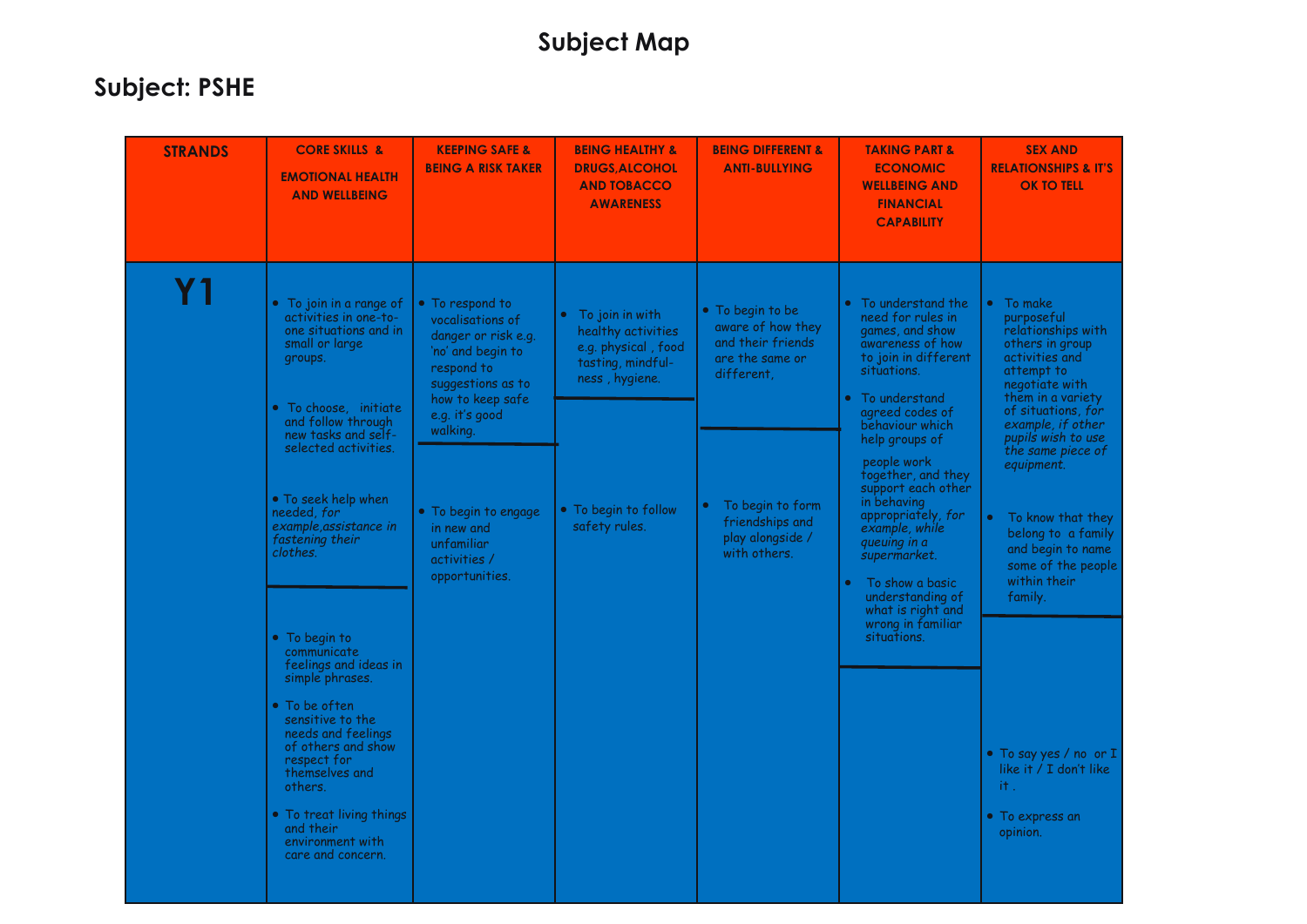| <b>STRANDS</b> | <b>CORE SKILLS &amp;</b><br><b>EMOTIONAL HEALTH</b><br><b>AND WELLBEING</b>                                                                                                                                                                                                                                                                                                                              | <b>KEEPING SAFE &amp;</b><br><b>BEING A RISK TAKER</b>                                                                                                                                                                                       | <b>BEING HEALTHY &amp;</b><br><b>DRUGS, ALCOHOL</b><br><b>AND TOBACCO</b><br><b>AWARENESS</b>                                                                                                                                                                                 | <b>BEING DIFFERENT &amp;</b><br><b>ANTI-BULLYING</b>                                                                                                                                                                        | <b>TAKING PART &amp;</b><br><b>ECONOMIC</b><br><b>WELLBEING AND</b><br><b>FINANCIAL</b><br><b>CAPABILITY</b>                                                      | <b>SEX AND</b><br><b>RELATIONSHIPS &amp; IT'S</b><br><b>OK TO TELL</b>                                                                                                                                                                                                                                                                      |
|----------------|----------------------------------------------------------------------------------------------------------------------------------------------------------------------------------------------------------------------------------------------------------------------------------------------------------------------------------------------------------------------------------------------------------|----------------------------------------------------------------------------------------------------------------------------------------------------------------------------------------------------------------------------------------------|-------------------------------------------------------------------------------------------------------------------------------------------------------------------------------------------------------------------------------------------------------------------------------|-----------------------------------------------------------------------------------------------------------------------------------------------------------------------------------------------------------------------------|-------------------------------------------------------------------------------------------------------------------------------------------------------------------|---------------------------------------------------------------------------------------------------------------------------------------------------------------------------------------------------------------------------------------------------------------------------------------------------------------------------------------------|
| Υ1             | • To join in some<br>activities on a 1:1 /<br>small group basis.<br>• To begin to make<br>choices (using a<br>choice board) of an<br>activity they would<br>like to partake in /<br>toy they would like<br>to play with.<br>• To seek and<br>accept help from a<br>familiar adult.<br>To combine two<br>$\bullet$<br>elements of<br>communication to<br>express their<br>feelings, needs and<br>choices. | • To begin to react to<br>'no' 'stop" 'I don't<br>like it'.<br>• To respond to<br>praise / 'I like it.'<br>• To engage in<br>familiar activities<br>in a variety of<br>places.<br>• To begin to engage<br>in new activities<br>with support. | • To show some<br>interest in, and<br>begin to join in with<br>some healthy<br>activities :-<br>• e.g. physical,<br>• food tasting,<br>· mindfulness,<br>• hygiene.<br>• To begin to react to<br>no / stop in relation<br>to keeping safe.<br>• To begin to<br>recognise some | • To begin to be<br>aware of them-<br>selves and others.<br>• To begin to<br>recognize some<br>obvious<br>similarities /<br>differences.<br>• To begin to play<br>alongside others.<br>• To begin to show a<br>preference / | • To take part in<br>work or play<br>involving two or<br>three others.<br>To maintain<br>interactions.<br>To take turns in a<br>small group with<br>some support. | $\bullet$ To join in<br>discussions by<br>responding<br>appropriately<br>(vocalising, using<br>gestures, symbols<br>or signing) to simple<br>questions about<br>familiar events or<br>experiences, for<br>example, 'What does<br>the baby need?'<br>• To recognise<br>members of their<br>family.<br>To begin to ex-<br>press 'yes' 'no' 'I |
|                | To react to the<br>$\bullet$<br>feelings of others<br>and show some<br>recognition/<br>interest /<br>acknowledgement of<br>that feeling.<br>To begin to care for<br>$\bullet$<br>their environment<br>with support and<br>prompting e.g. put<br>litter in the bin,<br>begin to tidy up,<br>water a plant.                                                                                                |                                                                                                                                                                                                                                              | dangers.                                                                                                                                                                                                                                                                      | interest in a<br>particular 'friend'.                                                                                                                                                                                       |                                                                                                                                                                   | like it' 'I don't like<br>it' through<br>symbol,/sign /<br>speech.<br>$\bullet$ To express a<br>preference in a<br>range of situations.                                                                                                                                                                                                     |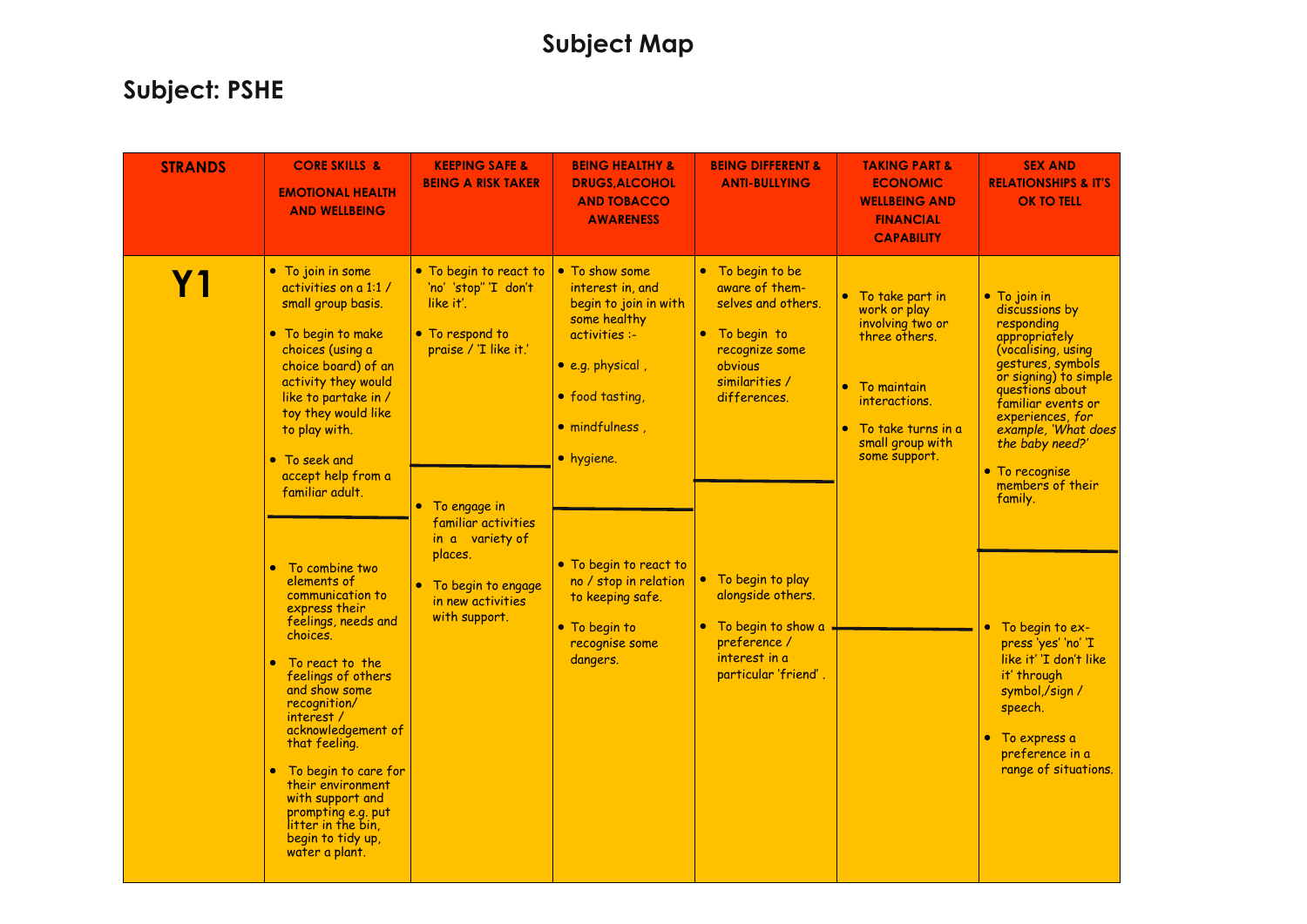| <b>CORE SKILLS &amp;</b><br><b>STRANDS</b><br><b>EMOTIONAL HEALTH</b><br><b>AND WELLBEING</b><br><b>Spring 2</b>                                                                                                                                                                                                                                               | <b>KEEPING SAFE &amp;</b><br><b>BEING A RISK TAKER</b>                                                                                                                                                                                                                                                                                                                                                                                                                                                                                                    | <b>BEING HEALTHY &amp;</b><br><b>DRUGS, ALCOHOL</b><br><b>AND TOBACCO</b><br><b>AWARENESS</b>                                                                                                                                                                                                                                                                                                                                                                                                                   | <b>BEING DIFFERENT &amp;</b><br><b>ANTI-BULLYING</b>                                                                                                                                                                                                                                                                                                                                                                                                                                                                                                                                            | <b>TAKING PART &amp;</b><br><b>ECONOMIC</b><br><b>WELLBEING AND</b><br><b>FINANCIAL</b><br><b>CAPABILITY</b>                                                                                                                                                                                                                                                                                                                                                                                                                                                                                                                                                                                     | <b>SEX AND</b><br><b>RELATIONSHIPS &amp; IT'S</b><br><b>OK TO TELL</b>                                                                                                                                                                                                                                                                                                                                                       |
|----------------------------------------------------------------------------------------------------------------------------------------------------------------------------------------------------------------------------------------------------------------------------------------------------------------------------------------------------------------|-----------------------------------------------------------------------------------------------------------------------------------------------------------------------------------------------------------------------------------------------------------------------------------------------------------------------------------------------------------------------------------------------------------------------------------------------------------------------------------------------------------------------------------------------------------|-----------------------------------------------------------------------------------------------------------------------------------------------------------------------------------------------------------------------------------------------------------------------------------------------------------------------------------------------------------------------------------------------------------------------------------------------------------------------------------------------------------------|-------------------------------------------------------------------------------------------------------------------------------------------------------------------------------------------------------------------------------------------------------------------------------------------------------------------------------------------------------------------------------------------------------------------------------------------------------------------------------------------------------------------------------------------------------------------------------------------------|--------------------------------------------------------------------------------------------------------------------------------------------------------------------------------------------------------------------------------------------------------------------------------------------------------------------------------------------------------------------------------------------------------------------------------------------------------------------------------------------------------------------------------------------------------------------------------------------------------------------------------------------------------------------------------------------------|------------------------------------------------------------------------------------------------------------------------------------------------------------------------------------------------------------------------------------------------------------------------------------------------------------------------------------------------------------------------------------------------------------------------------|
| • To respond to my<br>Υ1<br>name<br>• To begin to develop<br>my understanding of<br>familiar single words<br>• To gain attention<br>from others<br>• To begin to initiate<br>interaction with<br>peers and adults<br>To react to the<br>feelings/behaviours<br>of others e.g.<br>turning around when<br>they hear someone<br>crying<br>To respond to<br>praise | • To begin to be<br>aware of the<br>effects of the<br>movements they<br>make<br>• To begin to show an<br>understanding of<br>cause and effect<br>• To repeat an action<br>to create a desired<br>effect<br>$\bullet$ To repeat an action<br>and modify an<br>action to create a<br>desire effect<br>• To begin to<br>recognise dangers<br>with support<br>• To be willing to try<br>and explore new<br>foods (e.g. tasting,<br>touching, smelling)<br>$\bullet$ To seek help when<br>needed.<br>• To have a growing<br>sense of will and<br>determination | • To get my coat<br>To anticipate an<br>event in a familiar<br>routine (e.g. at tuck<br>time, home time,<br>toileting, playtime<br>etc).<br>To actively<br>co-operate with<br>changing and<br>personal care<br>• To actively<br>co-operate with<br>brushing teeth<br>• To attempt to feed<br>myself<br>To know the<br>function of every-<br>day items.<br>To attempt to help<br>with dressing and<br>undressing<br>• To begin to<br>recognise dangers<br>with support<br>$\bullet$ To seek help when<br>needed. | • To begin to be<br>aware of themselves<br>and what they look<br>like<br>• To engage in an<br>activity of own<br>choosing.<br>• To celebrate<br>personal<br>achievements<br>To explore food<br>from various<br>cultures<br>To smell foods/<br>spices from various<br>cultures<br>To taste foods<br>from various<br>cultures<br>To experience<br>music from various<br>cultures<br>To wear clothes<br>from various<br>cultures<br>To observe /<br>participate in<br>celebration<br>assemblies<br>To express my own<br>feelings / likes and<br>dislikes in relation<br>to cultural<br>experiences | • To begin to<br>understand that<br>some things are<br>theirs, some things<br>are shared and some<br>things belong to<br>other people<br>. To begin to take<br>turns<br>$\bullet$ To begin to engage<br>in parallel play<br>• To begin to be<br>interested in<br>others' play.<br>$\bullet$ To be able to seek<br>out others' to share<br>experiences.<br>• To pay alongside<br>others<br>$\bullet$ To respond to a few<br>appropriate<br>boundaries with<br>decreasing level of<br>adult support<br>• To solve simple<br>problems e.g.<br>reaching for a<br>biscuit from a self.<br>opening a cupboard<br>for playdough.<br>• To be able to find<br>familiar objects in<br>their correct place. | • To show an aware-<br>ness of other people<br>• To recognise<br>familiar adults<br>• To observe and<br>participate in<br>birthday<br>celebrations<br>• To respond to<br>sensory stimuli<br>related to personal<br>celebrations -eg.<br>Christmas, Chinese<br>NY, Fathers Day,<br>New home,<br>$\bullet$ To express a<br>preference from a<br>choice of 2<br>• To be able to<br>express own<br>preferences and<br>interests. |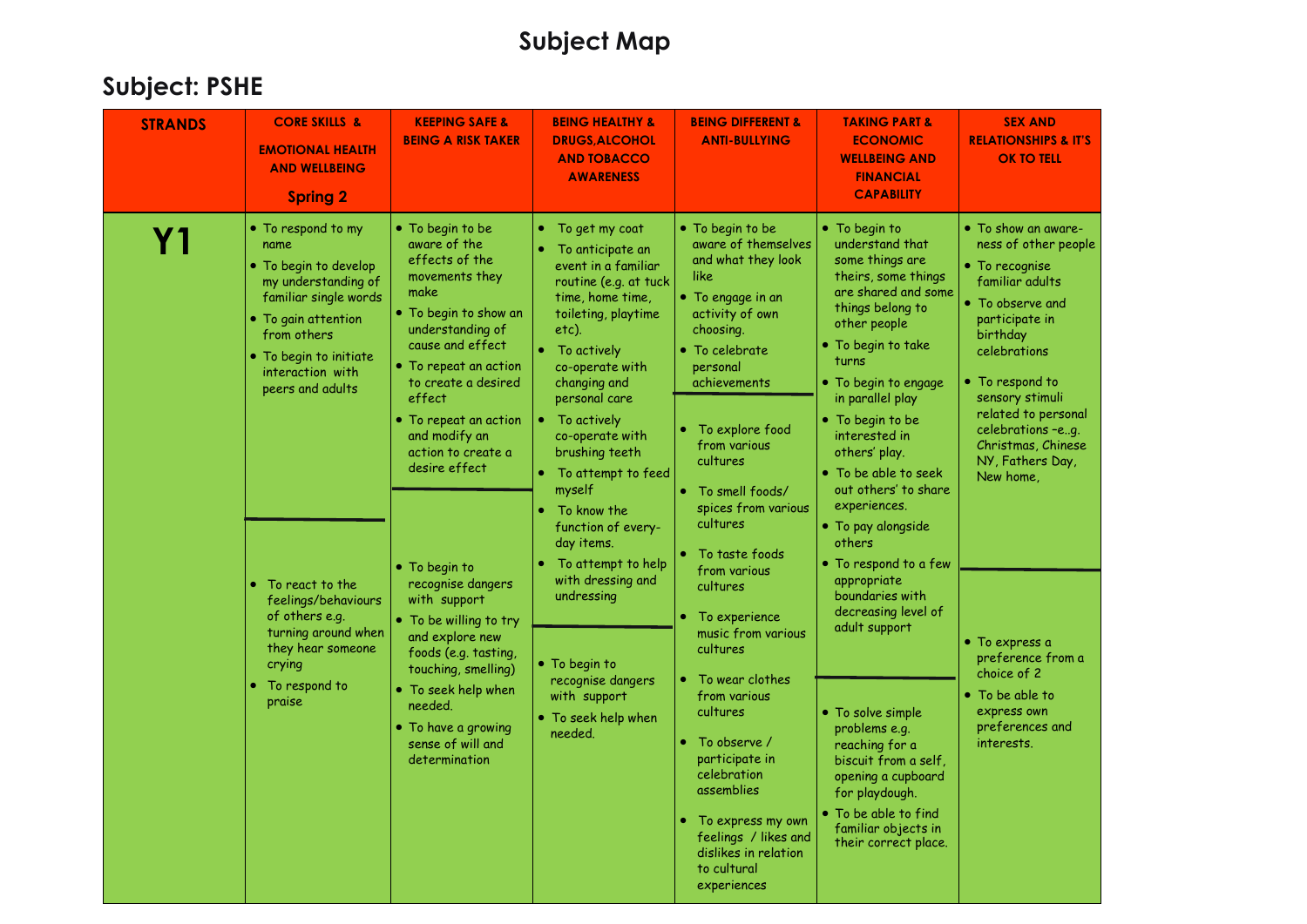|                                                                                                                                                                                                                                                                                                                                                                                                                                                                                                                                                                                                                                                                                                                                                                                                                                                                                                                                                                                                                                                                                                                                                                                                                                                                                                                                                                                       | <b>STRANDS</b> | <b>CORE SKILLS &amp;</b><br><b>KEEPING SAFE &amp;</b><br><b>BEING A RISK TAKER</b><br><b>EMOTIONAL HEALTH</b><br><b>AND WELLBEING</b> | <b>BEING HEALTHY &amp;</b><br><b>DRUGS, ALCOHOL</b><br><b>AND TOBACCO</b><br><b>AWARENESS</b> | <b>BEING DIFFERENT &amp;</b><br><b>ANTI-BULLYING</b> | <b>TAKING PART &amp;</b><br><b>ECONOMIC</b><br><b>WELLBEING AND</b><br><b>FINANCIAL</b><br><b>CAPABILITY</b> | <b>SEX AND</b><br><b>RELATIONSHIPS &amp; IT'S</b><br><b>OK TO TELL</b>                                                                                                                      |
|---------------------------------------------------------------------------------------------------------------------------------------------------------------------------------------------------------------------------------------------------------------------------------------------------------------------------------------------------------------------------------------------------------------------------------------------------------------------------------------------------------------------------------------------------------------------------------------------------------------------------------------------------------------------------------------------------------------------------------------------------------------------------------------------------------------------------------------------------------------------------------------------------------------------------------------------------------------------------------------------------------------------------------------------------------------------------------------------------------------------------------------------------------------------------------------------------------------------------------------------------------------------------------------------------------------------------------------------------------------------------------------|----------------|---------------------------------------------------------------------------------------------------------------------------------------|-----------------------------------------------------------------------------------------------|------------------------------------------------------|--------------------------------------------------------------------------------------------------------------|---------------------------------------------------------------------------------------------------------------------------------------------------------------------------------------------|
| • To play with others<br>• To make rules for<br>. To make healthy<br>• To understand the<br>· To learn about<br>• To recognise<br>keeping safe.<br>need for rules in the<br>choices.<br>difference.<br>• To find a partner<br>classroom and why<br>• To feel comfortable<br>rules help.<br>• To celebrate<br>friends<br>in different<br>To develop listening<br>situations.<br>skills<br>difference.<br>• To understand right<br>• To recognise me,<br>and wrong.<br>$\bullet$ To keep safe at<br>To share with<br>others<br>home .<br>• To understand<br>families.<br>To demonstrate<br>• To make friends.<br>• To keep ourselves<br>compassion<br>safe.<br>• To learn about<br>• To share.<br>• To understand<br>To recognise simple<br>• To follow safety<br>families - who<br>body language<br>• To understand the<br>provides the money<br>rules.<br>• To practice and<br>understand good<br>in my house?<br>concept of risk.<br>To say No and mean<br>hygiene.<br>No.<br>• To know that there<br>are a range of<br>To use I like / I<br>people who help us.<br>don't like<br>consistently<br>• To understand that<br>• To recognise and<br>people work for<br>To make simple<br>know when things<br>money.<br>choices<br>are not right.<br>• To have fun.<br>right.<br>• To feel good / feel<br>valued/ having my<br>tell.<br>needs met.<br>• To recognise and<br>name feelings | <u>Y2</u>      |                                                                                                                                       |                                                                                               |                                                      |                                                                                                              | friends-choosing,<br>falling out, making<br>new friends / best<br>myself $\tilde{\&}$ others.<br>people who help us.<br>• To know who to tell<br>when things are not<br>• To explore how we |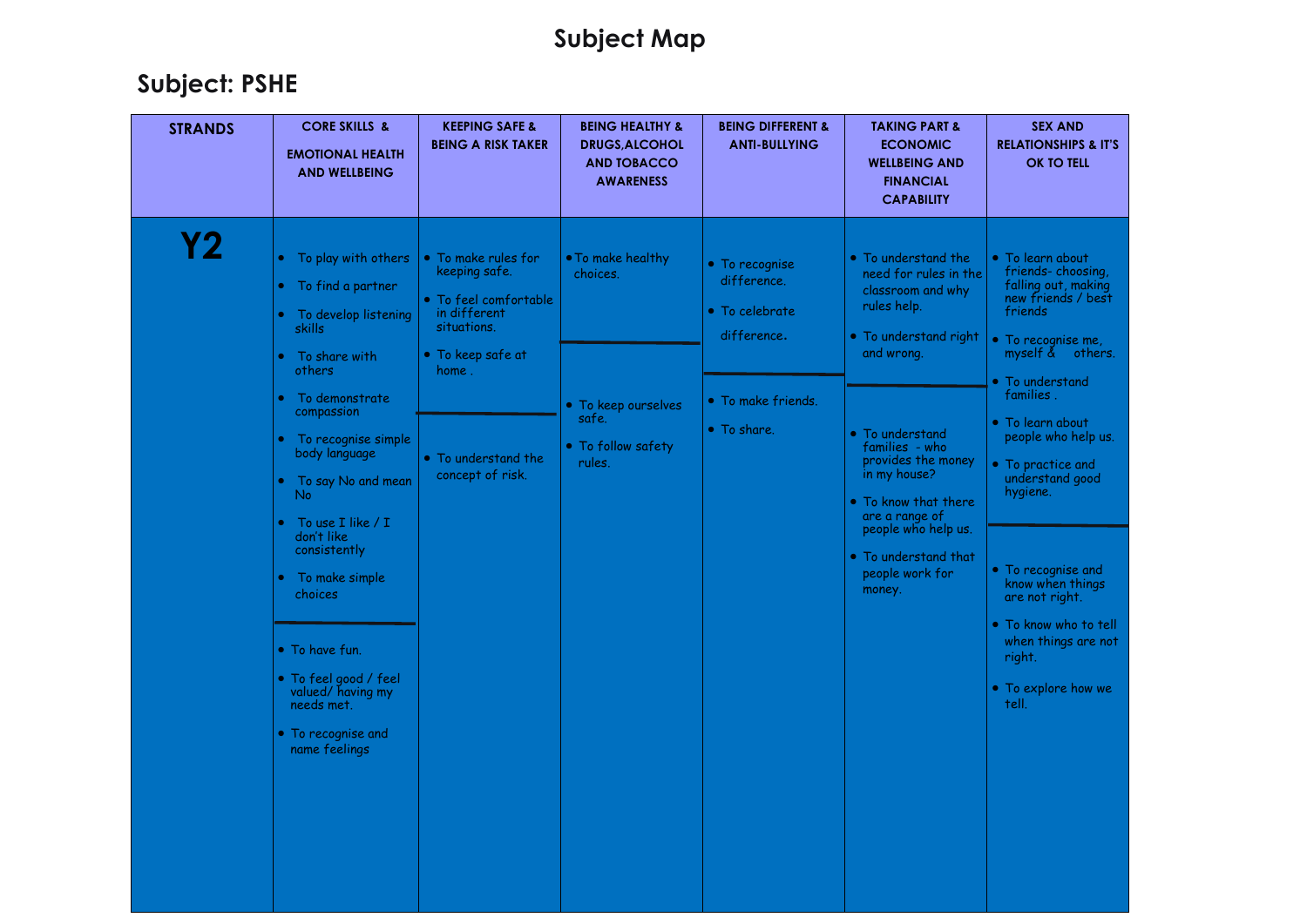| <b>STRANDS</b> | <b>CORE SKILLS &amp;</b><br><b>EMOTIONAL HEALTH</b><br><b>AND WELLBEING</b>                                                                                                                                                                                                                                                                                                                                                                                                                                                                                                                                                                                                                                                                                     | <b>KEEPING SAFE &amp;</b><br><b>BEING A RISK TAKER</b>                                                                                                                                                                                                                                                                                                                                                                                   | <b>BEING HEALTHY &amp;</b><br><b>DRUGS, ALCOHOL</b><br><b>AND TOBACCO</b><br><b>AWARENESS</b>                                                                                                                                                                                                      | <b>BEING DIFFERENT &amp;</b><br><b>ANTI-BULLYING</b>                                                                                                                                                                                                                                                        | <b>TAKING PART &amp;</b><br><b>ECONOMIC</b><br><b>WELLBEING AND</b><br><b>FINANCIAL</b><br><b>CAPABILITY</b>                                                                                                                                                                                                                                                                                       | <b>SEX AND</b><br><b>RELATIONSHIPS &amp; IT'S</b><br><b>OK TO TELL</b>                                                                                                                                                                                                                                                                                                                                   |
|----------------|-----------------------------------------------------------------------------------------------------------------------------------------------------------------------------------------------------------------------------------------------------------------------------------------------------------------------------------------------------------------------------------------------------------------------------------------------------------------------------------------------------------------------------------------------------------------------------------------------------------------------------------------------------------------------------------------------------------------------------------------------------------------|------------------------------------------------------------------------------------------------------------------------------------------------------------------------------------------------------------------------------------------------------------------------------------------------------------------------------------------------------------------------------------------------------------------------------------------|----------------------------------------------------------------------------------------------------------------------------------------------------------------------------------------------------------------------------------------------------------------------------------------------------|-------------------------------------------------------------------------------------------------------------------------------------------------------------------------------------------------------------------------------------------------------------------------------------------------------------|----------------------------------------------------------------------------------------------------------------------------------------------------------------------------------------------------------------------------------------------------------------------------------------------------------------------------------------------------------------------------------------------------|----------------------------------------------------------------------------------------------------------------------------------------------------------------------------------------------------------------------------------------------------------------------------------------------------------------------------------------------------------------------------------------------------------|
| <u>Y2</u>      | • To respond to others<br>in group situations,<br>playing or working in<br>a small group cooper-<br>atively, for example,<br>taking turns appro-<br>priately.<br>. To begin to chose a<br>favoured adult or<br>child to work / play<br>alongside.<br>• To seek out less<br>familiar adult (e.g. at<br>playtimes) for help.<br>· To begin to share a<br>toy / activity with<br>another child.<br>• To begin to make<br>simple choices using<br>a choice board /<br>symbol support.<br>. To begin to share in<br>joint attention<br>activities and<br>express some<br>enjoyment.<br>• To show concern for<br>others, for example,<br>through facial<br>expressions, gestures<br>or tone of voice, and<br>sympathy for others<br>in distress and offer<br>comfort. | • To react to words<br>of encouragement<br>or warning e.g.<br>stopping when told<br>to, trying when<br>prompted to.<br>• To respond<br>appropriately to I<br>like it / I don't like<br>it and begins to<br>offer own<br>preferences.<br>• To show some<br>hesitation / aware-<br>ness of danger.<br>• To carry out<br>routine activities in<br>a familiar context<br>and show an<br>awareness of the<br>results of their own<br>actions. | • To begin to make<br>healthy choices with<br>support.<br>• To join in willingly<br>with a range of<br>healthy activities<br>e.g. physical, food<br>tasting, mindful-<br>ness, hygiene.<br>• To recognise some<br>dangers.<br>• To begin to<br>experience / seek<br>out some ways to<br>keep safe. | • To be aware of<br>others and<br>beginning to be<br>aware of different<br>likes/dislikes.<br>• To identify some<br>similarities /<br>differences<br>between them-<br>selves and their<br>peers.<br>• To begin to seek out<br>others to play with.<br>• To show a prefer-<br>ence for a<br>favoured friend. | • To show a<br>developing<br>awareness of some<br>of the classroom<br>rules and<br>expectations.<br>• To begin to have a<br>sense of what is<br>good behavior and<br>what is not.<br>• To know that money<br>is needed to buy<br>things.<br>• To begin to know<br>where things come<br>from and that<br>someone has to<br>provide them.<br>• To begin to know<br>that there are<br>different jobs. | • To show an aware-<br>ness of friends and<br>what they like to do<br>with them.<br>• To begin to<br>recognise<br>different members<br>of a family and some<br>of the roles they<br>may have.<br>• To begin to under-<br>stand and practice<br>good hygiene.<br>• To express 'yes' 'no'<br>'I like it' 'I don't<br>like it' through<br>symbol,/sign /<br>speech.<br>To recognize adults<br>who can help. |
|                |                                                                                                                                                                                                                                                                                                                                                                                                                                                                                                                                                                                                                                                                                                                                                                 |                                                                                                                                                                                                                                                                                                                                                                                                                                          |                                                                                                                                                                                                                                                                                                    |                                                                                                                                                                                                                                                                                                             |                                                                                                                                                                                                                                                                                                                                                                                                    |                                                                                                                                                                                                                                                                                                                                                                                                          |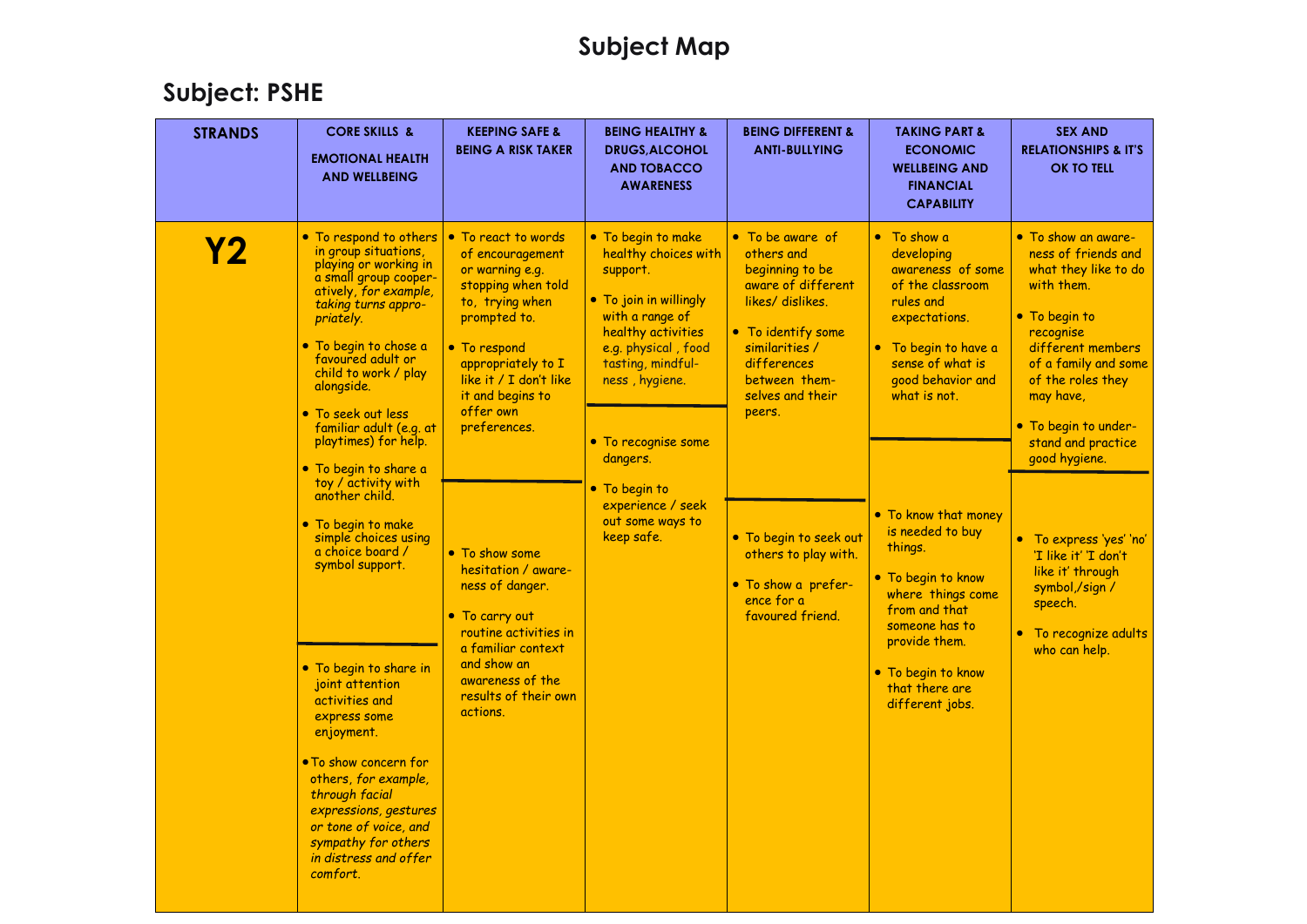| <b>STRANDS</b> | <b>CORE SKILLS &amp;</b><br><b>EMOTIONAL HEALTH</b><br><b>AND WELLBEING</b>                                                                                                                                                                                                                                                                              | <b>KEEPING SAFE &amp;</b><br><b>BEING A RISK TAKER</b>                                                                                                                                                                                                                                                                                                                                                                                                                                                                                  | <b>BEING HEALTHY &amp;</b><br><b>DRUGS, ALCOHOL</b><br><b>AND TOBACCO</b><br><b>AWARENESS</b>                                                                                                                                                                                                                                                                                                                                                                                                              | <b>BEING DIFFERENT &amp;</b><br><b>ANTI-BULLYING</b>                                                                                                                                                                                                                                                                                                                                                                                                                                                              | <b>TAKING PART &amp;</b><br><b>ECONOMIC</b><br><b>WELLBEING AND</b><br><b>FINANCIAL</b><br><b>CAPABILITY</b>                                                                                                                                                                                                                                                                                                                                                                                                                                                                                                                                      | <b>SEX AND</b><br><b>RELATIONSHIPS &amp; IT'S</b><br><b>OK TO TELL</b>                                                                                                                                                                                                                                                                                                                                                       |
|----------------|----------------------------------------------------------------------------------------------------------------------------------------------------------------------------------------------------------------------------------------------------------------------------------------------------------------------------------------------------------|-----------------------------------------------------------------------------------------------------------------------------------------------------------------------------------------------------------------------------------------------------------------------------------------------------------------------------------------------------------------------------------------------------------------------------------------------------------------------------------------------------------------------------------------|------------------------------------------------------------------------------------------------------------------------------------------------------------------------------------------------------------------------------------------------------------------------------------------------------------------------------------------------------------------------------------------------------------------------------------------------------------------------------------------------------------|-------------------------------------------------------------------------------------------------------------------------------------------------------------------------------------------------------------------------------------------------------------------------------------------------------------------------------------------------------------------------------------------------------------------------------------------------------------------------------------------------------------------|---------------------------------------------------------------------------------------------------------------------------------------------------------------------------------------------------------------------------------------------------------------------------------------------------------------------------------------------------------------------------------------------------------------------------------------------------------------------------------------------------------------------------------------------------------------------------------------------------------------------------------------------------|------------------------------------------------------------------------------------------------------------------------------------------------------------------------------------------------------------------------------------------------------------------------------------------------------------------------------------------------------------------------------------------------------------------------------|
| Y2             | • To respond to my<br>name<br>• To begin to develop<br>my understanding of<br>familiar single words<br>• To gain attention<br>from others<br>• To begin to initiate<br>interaction with<br>peers and adults<br>To react to the<br>feelings/behaviours<br>of others e.g.<br>turning around when<br>they hear someone<br>crying<br>To respond to<br>praise | • To begin to be<br>aware of the<br>effects of the<br>movements they<br>make<br>. To begin to show an<br>understanding of<br>cause and effect<br>• To repeat an action<br>to create a desired<br>effect<br>• To repeat an action<br>and modify an<br>action to create a<br>desire effect<br>• To begin to<br>recognise dangers<br>with support<br>• To be willing to try<br>and explore new<br>foods (e.g. tasting,<br>touching, smelling)<br>To seek help when<br>needed.<br>• To have a growing<br>sense of will and<br>determination | To get my coat<br>۰<br>To anticipate an<br>event in a familiar<br>routine (e.g. at tuck<br>time, home time,<br>toileting, playtime<br>etc).<br>To actively<br>co-operate with<br>changing and<br>personal care<br>• To actively<br>co-operate with<br>brushing teeth<br>• To attempt to feed<br>myself<br>To know the<br>function of every-<br>day items.<br>To attempt to help<br>with dressing and<br>undressing<br>• To begin to<br>recognise dangers<br>with support<br>• To seek help when<br>needed. | • To begin to be<br>aware of themselves<br>and what they look<br>like<br>• To engage in an<br>activity of own<br>choosing.<br>• To celebrate<br>personal<br>achievements<br>To explore food<br>from various<br>cultures<br>To smell foods/<br>spices from various<br>cultures<br>To taste foods<br>from various<br>cultures<br>To experience<br>music from various<br>cultures<br>To wear clothes<br>from various<br>cultures<br>To observe /<br>participate in<br>celebration<br>assemblies<br>To express my own | $\bullet$ To begin to<br>understand that<br>some things are<br>theirs, some things<br>are shared and some<br>things belong to<br>other people<br>• To begin to take<br>turns<br>$\bullet$ To begin to engage<br>in parallel play<br>• To begin to be<br>interested in<br>others' play.<br>• To be able to seek<br>out others' to share<br>experiences.<br>• To pay alongside<br>others<br>$\bullet$ To respond to a few<br>appropriate<br>boundaries with<br>decreasing level of<br>adult support<br>• To solve simple<br>problems e.g.<br>reaching for a<br>biscuit from a self,<br>opening a cupboard<br>for playdough.<br>• To be able to find | • To show an aware-<br>ness of other people<br>$\bullet$ To recognise<br>familiar adults<br>• To observe and<br>participate in<br>birthday<br>celebrations<br>• To respond to<br>sensory stimuli<br>related to personal<br>celebrations -eg.<br>Christmas, Chinese<br>NY, Fathers Day,<br>New home,<br>• To express a<br>preference from a<br>choice of 2<br>• To be able to<br>express own<br>preferences and<br>interests. |
|                |                                                                                                                                                                                                                                                                                                                                                          |                                                                                                                                                                                                                                                                                                                                                                                                                                                                                                                                         |                                                                                                                                                                                                                                                                                                                                                                                                                                                                                                            | feelings / likes and<br>dislikes in relation<br>to cultural<br>experiences                                                                                                                                                                                                                                                                                                                                                                                                                                        | familiar objects in<br>their correct place.                                                                                                                                                                                                                                                                                                                                                                                                                                                                                                                                                                                                       |                                                                                                                                                                                                                                                                                                                                                                                                                              |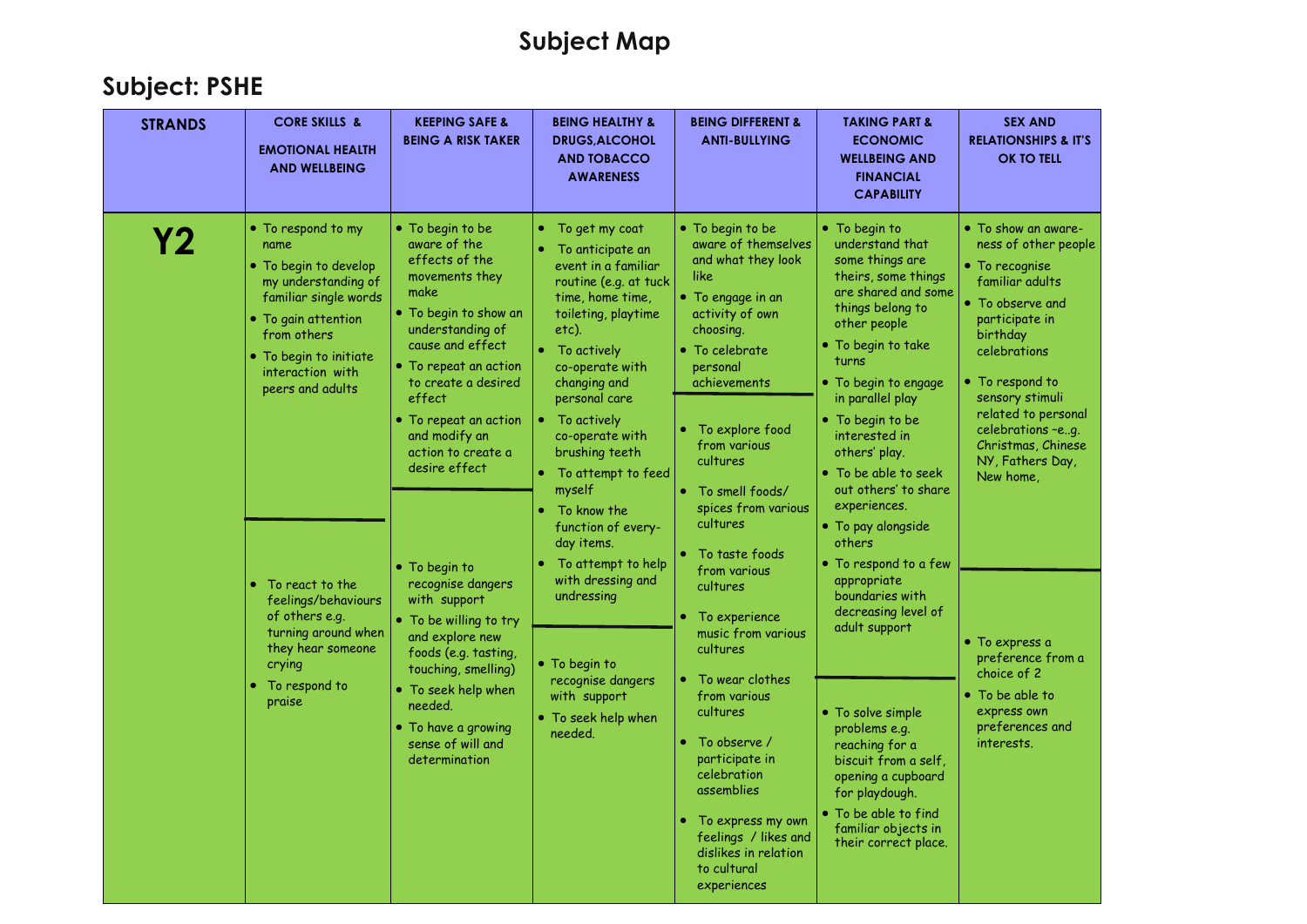|  | <b>Subject: PSHE</b> |
|--|----------------------|
|  |                      |

| , , , , , ,<br><b>STRANDS</b> | <b>CORE SKILLS &amp;</b><br><b>EMOTIONAL HEALTH</b><br><b>AND WELLBEING</b>                                                                                                                                                                                                                                                                                                                                                      | <b>KEEPING SAFE &amp;</b><br><b>BEING A RISK TAKER</b>                                                                                                                                                                                                                                       | <b>BEING HEALTHY &amp;</b><br><b>DRUGS, ALCOHOL</b><br><b>AND TOBACCO</b><br><b>AWARENESS</b>                                                                                  | <b>BEING DIFFERENT &amp;</b><br><b>ANTI-BULLYING</b>                                                                                                                                                            | <b>TAKING PART &amp;</b><br><b>ECONOMIC</b><br><b>WELLBEING AND</b><br><b>FINANCIAL</b><br><b>CAPABILITY</b>                                                                                                        | <b>SEX AND</b><br><b>RELATIONSHIPS &amp; IT'S</b><br><b>OK TO TELL</b>                                                                                                                                                                                                                                                                                                                                              |
|-------------------------------|----------------------------------------------------------------------------------------------------------------------------------------------------------------------------------------------------------------------------------------------------------------------------------------------------------------------------------------------------------------------------------------------------------------------------------|----------------------------------------------------------------------------------------------------------------------------------------------------------------------------------------------------------------------------------------------------------------------------------------------|--------------------------------------------------------------------------------------------------------------------------------------------------------------------------------|-----------------------------------------------------------------------------------------------------------------------------------------------------------------------------------------------------------------|---------------------------------------------------------------------------------------------------------------------------------------------------------------------------------------------------------------------|---------------------------------------------------------------------------------------------------------------------------------------------------------------------------------------------------------------------------------------------------------------------------------------------------------------------------------------------------------------------------------------------------------------------|
| Y3                            | • To recognise<br>feelings<br>$\bullet~$ To sit with a<br>partner<br>$\bullet$ To develop listening<br>skills<br>$\bullet$ To negotiate with<br>one another<br>• To demonstrate<br>empathy<br>To recognise and<br>respond body<br>language/verbal<br>communication<br>To use the assertive<br>Έ.                                                                                                                                 | • To explore personal<br>safety - playing<br>safely / rules/ places<br>of danger and<br>getting lost.<br>$\bullet$ To know how to keep<br>safe outside.<br>. To know how to keep<br>safe from crime.<br>$\bullet$ To understand the<br>concept of risk.<br>. To know who and how<br>to tell. | • To make healthy<br>choices.<br>• To begin to<br>understand and<br>recognise<br>influences on health.<br>• To explore and<br>follow safety rules<br>· To make good<br>choices | • To understand and<br>explore differences.<br>• To celebrate<br>difference.<br>• To know how to keep<br>safe from bullying<br>behaviour.<br>$\bullet$ To reflect on other<br>significant people in<br>my life. | • To know the need<br>for rules elsewhere<br>$\bullet$ To know the<br>difference between<br>right and wrong<br>• To learn about<br>pocket money<br>• To consider—can $\mathbf I$<br>always have<br>whatever I want? | • To learn about<br>friends - Co-<br>operating and team<br>building<br>$\bullet$ To explore the skills<br>of Co-operation,<br>sharing and respect.<br>$\bullet$ To play safely /<br>follow basic rules.<br>$\bullet$ To begin to identify<br>places of danger /<br>what to do if you get<br>lost.<br>. To begin to explore<br>growing from young<br>to old.<br>$\bullet$ To begin to use                            |
|                               | $\bullet$ To consistently use<br>I like / I don't like<br>• To begin to know<br>why they made a<br>choice<br>• To be sensitive to<br>the feelings of<br>others/ knowing the<br>impact of our<br>behaviour on others.<br>• To recognise feelings.<br>$\bullet$ To understand what<br>'being assertive'<br>means.<br>$\bullet$ To know about happy<br>life events.<br>$\bullet$ To understand that<br>sometimes people are<br>sad. |                                                                                                                                                                                                                                                                                              |                                                                                                                                                                                |                                                                                                                                                                                                                 | $\bullet$ To decide what to<br>buy.                                                                                                                                                                                 | correct terminology<br>for parts of the<br>body.<br>$\bullet$ To learn about the<br>birth of animals.<br>$\bullet$ To explore different<br>family situations<br>$\bullet$ To learn about<br>sharing and caring /<br>Love between family<br>members<br>$\bullet$ To identify when<br>things are not right?<br>$\bullet$ To know who we tell<br>when things are not<br>right?<br>$\bullet$ To know how do we<br>tell? |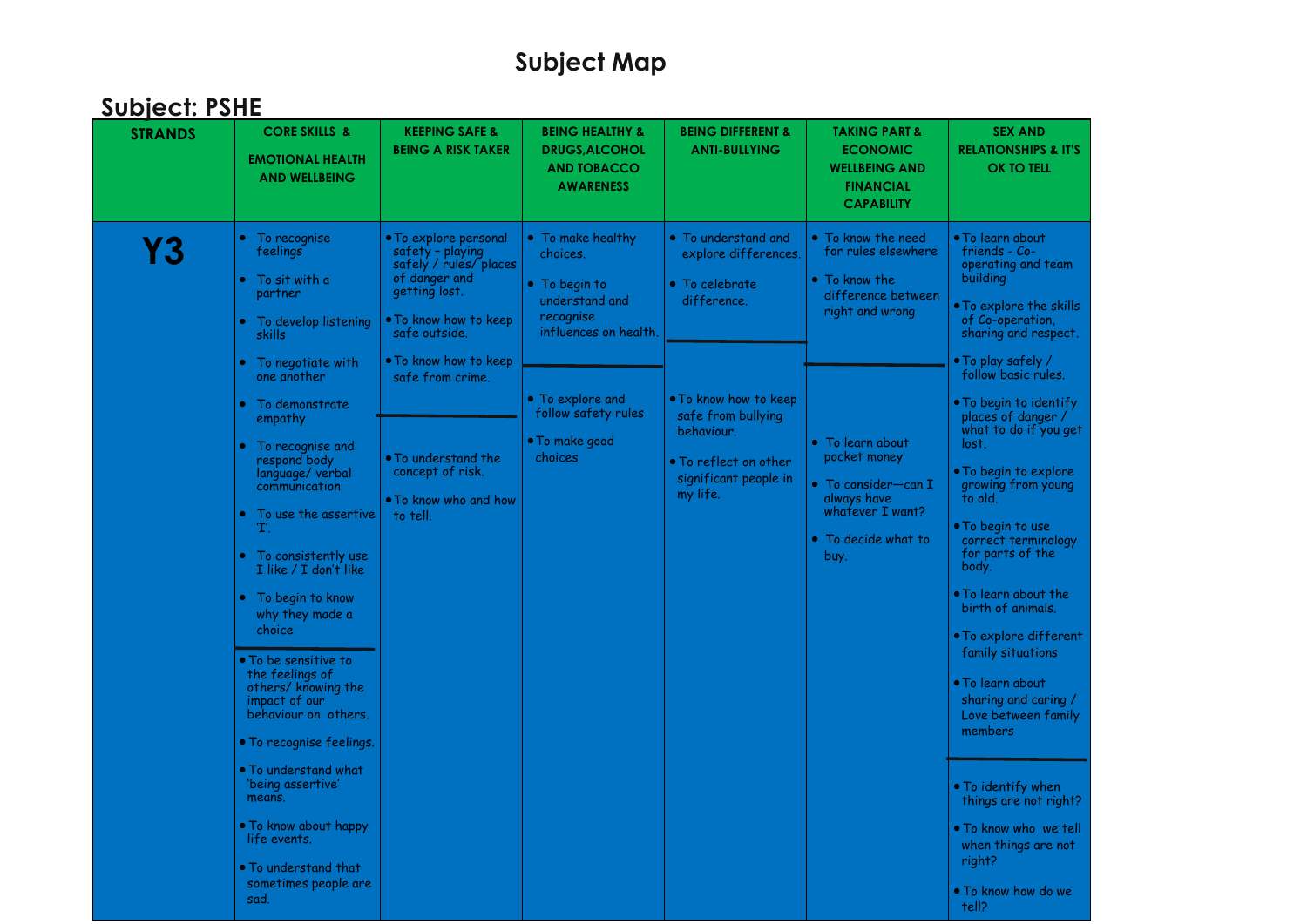| <b>STRANDS</b> | <b>CORE SKILLS &amp;</b><br><b>EMOTIONAL HEALTH</b><br><b>AND WELLBEING</b>                                                                                                                                                                                                                                                                                                           | <b>KEEPING SAFE &amp;</b><br><b>BEING A RISK TAKER</b>                                                                                                                    | <b>BEING HEALTHY &amp;</b><br><b>DRUGS, ALCOHOL</b><br><b>AND TOBACCO</b><br><b>AWARENESS</b>                                | <b>BEING DIFFERENT &amp;</b><br><b>ANTI-BULLYING</b>                                                                                                        | <b>TAKING PART &amp;</b><br><b>ECONOMIC</b><br><b>WELLBEING AND</b><br><b>FINANCIAL</b><br><b>CAPABILITY</b>                                                                                                                                                         | <b>SEX AND</b><br><b>RELATIONSHIPS &amp; IT'S</b><br><b>OK TO TELL</b>                                                                                                                                                              |
|----------------|---------------------------------------------------------------------------------------------------------------------------------------------------------------------------------------------------------------------------------------------------------------------------------------------------------------------------------------------------------------------------------------|---------------------------------------------------------------------------------------------------------------------------------------------------------------------------|------------------------------------------------------------------------------------------------------------------------------|-------------------------------------------------------------------------------------------------------------------------------------------------------------|----------------------------------------------------------------------------------------------------------------------------------------------------------------------------------------------------------------------------------------------------------------------|-------------------------------------------------------------------------------------------------------------------------------------------------------------------------------------------------------------------------------------|
| <b>Y3</b>      | • To join in a range of<br>activities in one-to-<br>one situations and in<br>small or large groups.<br>• To choose,<br>initiate and follow<br>through new tasks<br>and self-selected<br>activities.<br>• To know that they                                                                                                                                                            | • To respond to<br>vocalisations of<br>danger or risk e.g.<br>$'no'$ .<br>• To begin to respond<br>to suggestions as to<br>how to keep safe<br>e.g. it's good<br>walking. | To join in with<br>healthy activities.<br>• Tojoin in with<br>physical , food<br>tasting,<br>mindfulness,<br>hygiene.        | • To begin to be<br>aware of how they<br>and their friends<br>are the same.<br>• To begin to be<br>aware of how they<br>and their friends<br>are different. | To understand the<br>need for rules in<br>games, and show<br>awareness of how<br>to join in different<br>situations.<br>Tounderstand<br>$\bullet$<br>agreed codes of<br>behaviour which<br>help groups of<br>people work<br>together, and they<br>support each other | • To purposeful<br>relationships with<br>others in group<br>activities and<br>attempt to<br>negotiate with<br>them in a variety of<br>situations, for<br>example, if other<br>pupils wish to use<br>the same piece of<br>equipment. |
|                | can seek help when<br>needed, for<br>example, assistance<br>in fastening their<br>clothes.<br>• To begin to<br>communicate<br>feelings and ideas in<br>simple phrases.<br>• To be often<br>sensitive to the<br>needs and feelings<br>of others and show<br>respect for<br>themselves and<br>others.<br>• To treat living things<br>and their<br>environment with<br>care and concern. | • To begin to engage<br>in new and<br>unfamiliar<br>activities /<br>opportunities.                                                                                        | • To begin to follow<br>safety rules.<br>• To begin to follow<br>safety rules in<br>different situations<br>or environments. | • To begin to form<br>friendships.<br>· To play alongside /<br>with others.                                                                                 | in behaving<br>appropriately, for<br>example, while<br>queuing in a<br>supermarket.<br>To show a basic<br>understanding of<br>what is right and<br>wrong in familiar<br>situations.                                                                                  | To know that they<br>belong to a family<br>and begin to name<br>some of the people<br>within their family.<br>• To say yes / no or I<br>like it / I don't like<br>it to express an<br>opinion.                                      |
|                |                                                                                                                                                                                                                                                                                                                                                                                       |                                                                                                                                                                           |                                                                                                                              |                                                                                                                                                             |                                                                                                                                                                                                                                                                      |                                                                                                                                                                                                                                     |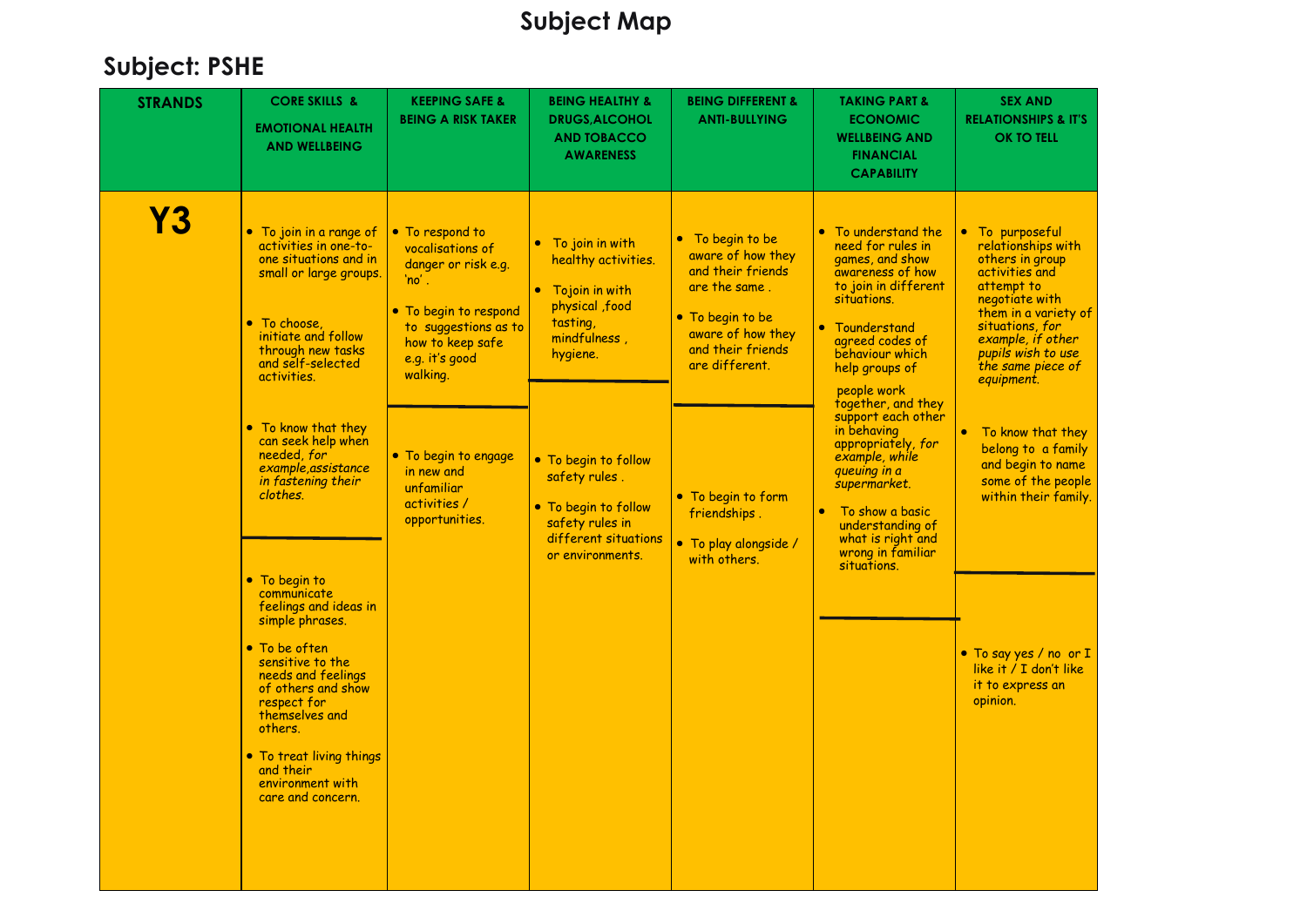| <b>AND WELLBEING</b><br><b>AWARENESS</b><br><b>FINANCIAL</b><br><b>CAPABILITY</b>                                                                                                                                                                                                                                                                                                                                                                                                                                                                                                                                                                                                                                                                                                                                                                                                                                                                                                                                                                                                                                                                                                                                                                                                                                                                                                                                                                                                                                                                                                                                                                                                                                                                                                                                                                                                                                                                                                                                                                                                                                                                                                                                                                                                                                                                                                                                                                                                                                                                                                                                                                                                                                                                  |                                                                                                                                                                                                                                                                                                                                                                                                                              |
|----------------------------------------------------------------------------------------------------------------------------------------------------------------------------------------------------------------------------------------------------------------------------------------------------------------------------------------------------------------------------------------------------------------------------------------------------------------------------------------------------------------------------------------------------------------------------------------------------------------------------------------------------------------------------------------------------------------------------------------------------------------------------------------------------------------------------------------------------------------------------------------------------------------------------------------------------------------------------------------------------------------------------------------------------------------------------------------------------------------------------------------------------------------------------------------------------------------------------------------------------------------------------------------------------------------------------------------------------------------------------------------------------------------------------------------------------------------------------------------------------------------------------------------------------------------------------------------------------------------------------------------------------------------------------------------------------------------------------------------------------------------------------------------------------------------------------------------------------------------------------------------------------------------------------------------------------------------------------------------------------------------------------------------------------------------------------------------------------------------------------------------------------------------------------------------------------------------------------------------------------------------------------------------------------------------------------------------------------------------------------------------------------------------------------------------------------------------------------------------------------------------------------------------------------------------------------------------------------------------------------------------------------------------------------------------------------------------------------------------------------|------------------------------------------------------------------------------------------------------------------------------------------------------------------------------------------------------------------------------------------------------------------------------------------------------------------------------------------------------------------------------------------------------------------------------|
| • To respond to my<br>• To begin to be<br>• To begin to be<br>$\bullet$ To begin to<br>To get my coat<br>۰<br>Υ3<br>aware of the<br>aware of themselves<br>understand that<br>name<br>To anticipate an<br>effects of the<br>and what they look<br>some things are<br>$\bullet$ To begin to develop<br>event in a familiar<br>like<br>movements they<br>theirs, some things<br>my understanding of<br>routine (e.g. at tuck<br>are shared and some<br>make<br>familiar single words<br>• To engage in an<br>time, home time,<br>things belong to<br>. To begin to show an<br>toileting, playtime<br>activity of own<br>• To gain attention<br>other people<br>understanding of<br>etc).<br>choosing.<br>from others<br>cause and effect<br>$\bullet$ To begin to take<br>• To celebrate<br>To actively<br>• To begin to initiate<br>turns<br>• To repeat an action<br>co-operate with<br>personal<br>interaction with<br>• To begin to engage<br>to create a desired<br>changing and<br>achievements<br>peers and adults<br>effect<br>in parallel play<br>personal care<br>• To begin to be<br>• To repeat an action<br>To actively<br>To explore food<br>۰<br>and modify an<br>co-operate with<br>interested in<br>from various<br>action to create a<br>brushing teeth<br>others' play.<br>cultures<br>desire effect<br>• To be able to seek<br>• To attempt to feed<br>out others' to share<br>myself<br>• To smell foods/<br>experiences.<br>spices from various<br>To know the<br>cultures<br>function of every-<br>· To pay alongside<br>others<br>day items.<br>To taste foods<br>To attempt to help<br>• To respond to a few<br>• To begin to<br>from various<br>with dressing and<br>appropriate<br>To react to the<br>recognise dangers<br>cultures<br>boundaries with<br>undressing<br>with support<br>feelings/behaviours<br>decreasing level of<br>of others e.g.<br>To experience<br>• To be willing to try<br>adult support<br>turning around when<br>music from various<br>and explore new<br>they hear someone<br>cultures<br>foods (e.g. tasting,<br>• To begin to<br>crying<br>touching, smelling)<br>To wear clothes<br>recognise dangers<br>To respond to<br>$\bullet$ To seek help when<br>from various<br>with support<br>praise<br>needed.<br>cultures<br>• To solve simple<br>• To seek help when<br>• To have a growing<br>problems e.g.<br>needed.<br>sense of will and<br>To observe /<br>reaching for a<br>determination<br>participate in<br>biscuit from a self,<br>celebration<br>opening a cupboard<br>assemblies<br>for playdough.<br>• To be able to find<br>To express my own<br>۰<br>familiar objects in<br>feelings / likes and<br>their correct place.<br>dislikes in relation<br>to cultural<br>experiences | • To show an aware-<br>ness of other people<br>$\bullet$ To recognise<br>familiar adults<br>• To observe and<br>participate in<br>birthday<br>celebrations<br>• To respond to<br>sensory stimuli<br>related to personal<br>celebrations -eg.<br>Christmas, Chinese<br>NY, Fathers Day,<br>New home,<br>• To express a<br>preference from a<br>choice of 2<br>• To be able to<br>express own<br>preferences and<br>interests. |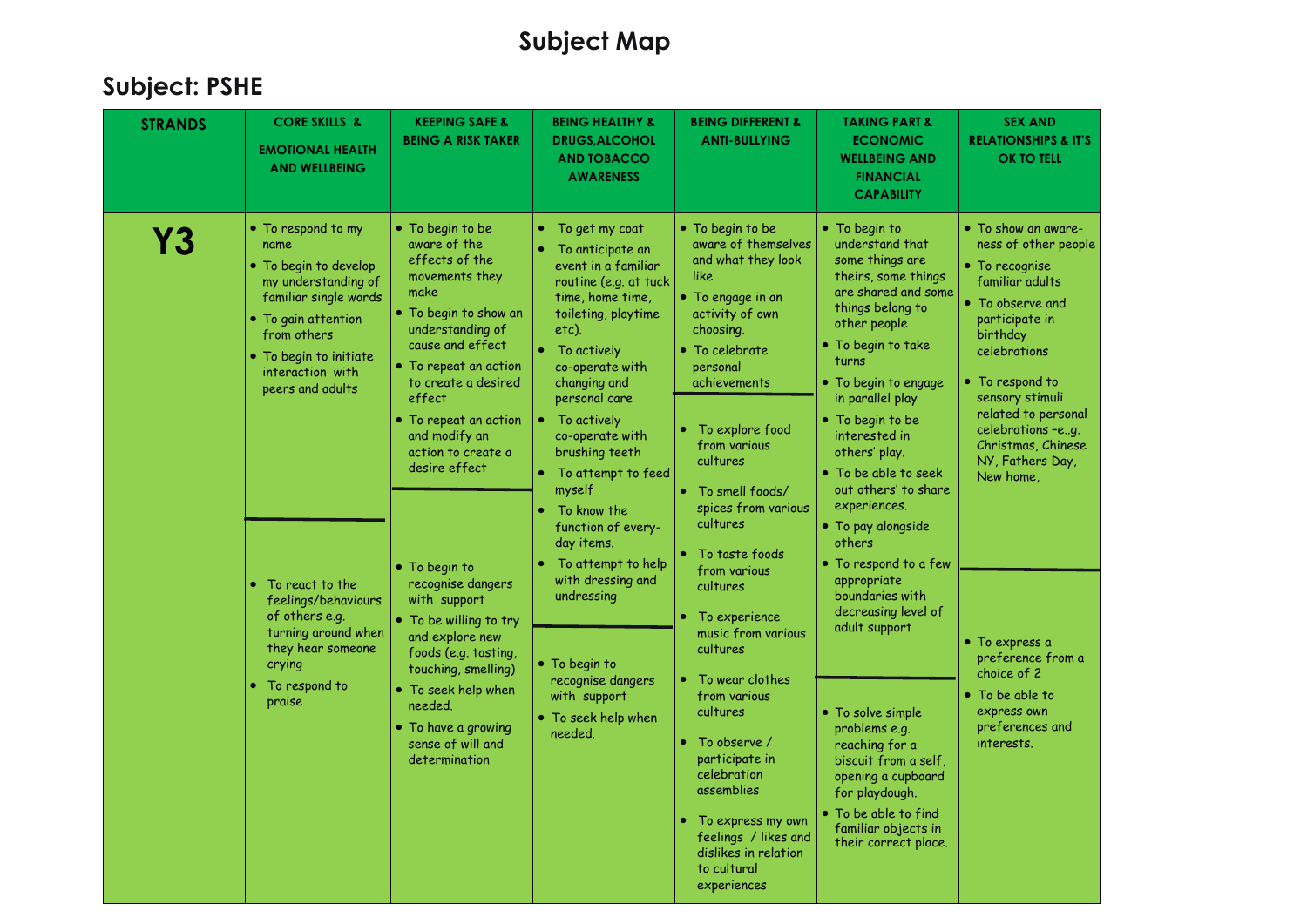| <b>STRANDS</b> | <b>CORE SKILLS &amp;</b><br><b>EMOTIONAL HEALTH</b><br><b>AND WELLBEING</b>                                                                                                                    | <b>KEEPING SAFE &amp;</b><br><b>BEING A RISK TAKER</b>                                                                                                                                                                                                 | <b>BEING HEALTHY &amp;</b><br><b>DRUGS, ALCOHOL</b><br><b>AND TOBACCO</b><br><b>AWARENESS</b>                                                                                 | <b>BEING DIFFERENT &amp;</b><br><b>ANTI-BULLYING</b>                                                                                                 | <b>TAKING PART &amp;</b><br><b>ECONOMIC</b><br><b>WELLBEING AND</b><br><b>FINANCIAL</b><br><b>CAPABILITY</b>                                                                                                                    | <b>SEX AND</b><br><b>RELATIONSHIPS &amp; IT'S</b><br><b>OK TO TELL</b>                                                                                                                         |
|----------------|------------------------------------------------------------------------------------------------------------------------------------------------------------------------------------------------|--------------------------------------------------------------------------------------------------------------------------------------------------------------------------------------------------------------------------------------------------------|-------------------------------------------------------------------------------------------------------------------------------------------------------------------------------|------------------------------------------------------------------------------------------------------------------------------------------------------|---------------------------------------------------------------------------------------------------------------------------------------------------------------------------------------------------------------------------------|------------------------------------------------------------------------------------------------------------------------------------------------------------------------------------------------|
| Υ4             | • To explain their<br>ideas and responses<br>$\bullet$ To work with a<br>partner<br>• To ask questions for<br>clarification<br>• To speak in front of<br>a group<br>$\bullet$ To demonstrate   | To explore personal<br>safety - me and my<br>secrets/ it's ok to<br>tell.<br>To talk about<br>worries / touches<br>good and bad.<br>• To know how to<br>keepimy body safe                                                                              | To make healthy<br>choices.<br>consistently.<br>To consistently<br>$\bullet$<br>understand and<br>recognise<br>influences on<br>health.<br>To know how to<br>maintain health. | • To be able to<br>identify<br>differences<br>• To celebrate<br>difference and how<br>this makes ours<br>society more<br>diverse and<br>interesting. | • To understand the<br>difference between<br>right and wrong.<br>• To explore how to<br>make the right<br>choices.                                                                                                              | To explore friends<br>Teasing and<br>aggression<br>To develop self-<br>confidence<br>To explore Me and<br>my secrets - it's ok<br>to tell.<br>To explore<br>worries / good<br>touches and bad. |
|                | tolerance<br>• To understand<br>verbal /non-verbal<br>communication<br>● To know it is ok to<br>make mistakes<br>$\bullet$ To make safe<br>choices<br>• To begin to explain<br>why they made a | To explore<br>protective<br>behaviours<br>• To explore my<br>safety network.<br>• To understand the<br>concept of risk.<br>$\bullet$ To know who and<br>how to tell.<br>$\bullet$ To begin to<br>recognise how other<br>facts can influence<br>choice. | To begin to show<br>understanding<br>about drugs and<br>medicines<br>To know how to<br>keep themselves<br>safe.                                                               | • To explore when<br>things go wrong in a<br>friendship.<br>• To explore what is<br>teasing and<br>aggression.                                       | • To use correct ter-<br>minology<br>• To explore what we<br>can buy.<br>• To know how to save<br>money.<br>• To know that most<br>people get paid for<br>the work they do,<br>some people don't,<br>some people don't<br>work. | (safe and unsafe)<br>To explore a new<br>baby in the family.<br>To know about<br>different family<br>situations / living<br>with one parent.                                                   |
|                | choice<br>• To be caring.<br>To understand what<br>it is like to 'be in<br>someone else's<br>shoes.'<br>• To deal with anger.<br>To recognise how<br>being angry makes<br>us feel inside       |                                                                                                                                                                                                                                                        |                                                                                                                                                                               |                                                                                                                                                      |                                                                                                                                                                                                                                 | To explore touches<br>- good and bad<br>(safe and unsafe)                                                                                                                                      |
|                | To know how to<br>respond<br>appropriately.<br>• To set goals for<br>myself.<br>• To develop self-                                                                                             |                                                                                                                                                                                                                                                        |                                                                                                                                                                               |                                                                                                                                                      |                                                                                                                                                                                                                                 |                                                                                                                                                                                                |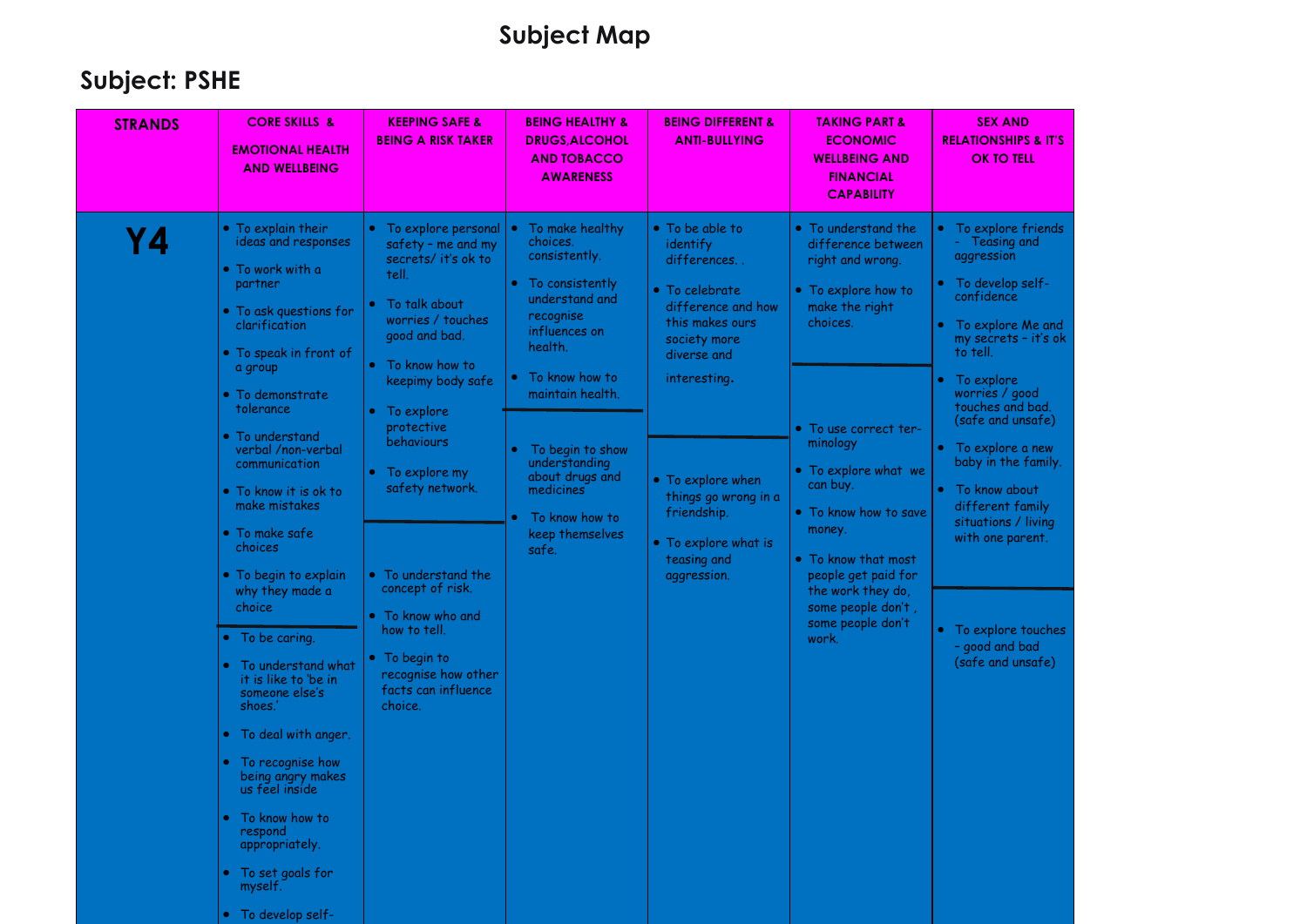| <b>STRANDS</b> | <b>CORE SKILLS &amp;</b><br><b>EMOTIONAL HEALTH</b><br><b>AND WELLBEING</b>                                                                                                                                                                                                                                                                                                                                                                             | <b>KEEPING SAFE &amp;</b><br><b>BEING A RISK TAKER</b>                                                                                                                            | <b>BEING HEALTHY &amp;</b><br><b>DRUGS, ALCOHOL</b><br><b>AND TOBACCO</b><br><b>AWARENESS</b>                                         | <b>BEING DIFFERENT &amp;</b><br><b>ANTI-BULLYING</b>                                                                                                  | <b>TAKING PART &amp;</b><br><b>ECONOMIC</b><br><b>WELLBEING AND</b><br><b>FINANCIAL</b><br><b>CAPABILITY</b>                                                                                                                                                                                                    | <b>SEX AND</b><br><b>RELATIONSHIPS &amp; IT'S</b><br><b>OK TO TELL</b>                                                                                                                                                                                                                                                                                                                                             |
|----------------|---------------------------------------------------------------------------------------------------------------------------------------------------------------------------------------------------------------------------------------------------------------------------------------------------------------------------------------------------------------------------------------------------------------------------------------------------------|-----------------------------------------------------------------------------------------------------------------------------------------------------------------------------------|---------------------------------------------------------------------------------------------------------------------------------------|-------------------------------------------------------------------------------------------------------------------------------------------------------|-----------------------------------------------------------------------------------------------------------------------------------------------------------------------------------------------------------------------------------------------------------------------------------------------------------------|--------------------------------------------------------------------------------------------------------------------------------------------------------------------------------------------------------------------------------------------------------------------------------------------------------------------------------------------------------------------------------------------------------------------|
| Υ4             | To play with others<br>$\bullet$<br>• To find a partner<br>• To develop listening<br>skills<br>• To share with<br>others<br>• To demonstrate<br>compassion<br>• To recognise simple<br>body language<br>• To say No and mean<br><b>No</b><br>$\bullet$ To use I like / I<br>don't like<br>• To make simple<br>choices<br>• To have fun.<br>• To explore feeling<br>good / being valued/<br>having my needs met.<br>• To recognise and<br>name feelings. | • To make rules for<br>keeping safe.<br>· To feel comfortable<br>in different<br>situations.<br>• To know how to<br>keep safe at home.<br>• To understand the<br>concept of risk. | • To continue to<br>explore healthy<br>choices.<br>• To know how to<br>keep themselves<br>safe.<br>• To follow rules to<br>keep safe. | • To begin to identify<br>differences.<br>• To celebrate<br>differences.<br>• To explore making<br>friends<br>• To consistently<br>share with others. | • To explore the<br>need for rules in the<br>classroom and why<br>rules help.<br>• To explore right and<br>wrong.<br>• To explore families<br>- who provides the<br>money in my house?<br>$\bullet$ To know there are a<br>range of people who<br>help us.<br>. To understand that<br>people work for<br>money. | • To explore Friend-<br>ship-choosing, fall-<br>ing out, making new<br>friends / best<br>friends<br>• To explore Me.<br>myself & others.<br>• To explore<br>different families.<br>• To explore roles of<br>people who help us.<br>• To explore good<br>hygiene.<br>• To begin to identify<br>when things are not<br>right?<br>• To explore who to<br>tell when things are<br>not right.<br>. To know how to tell. |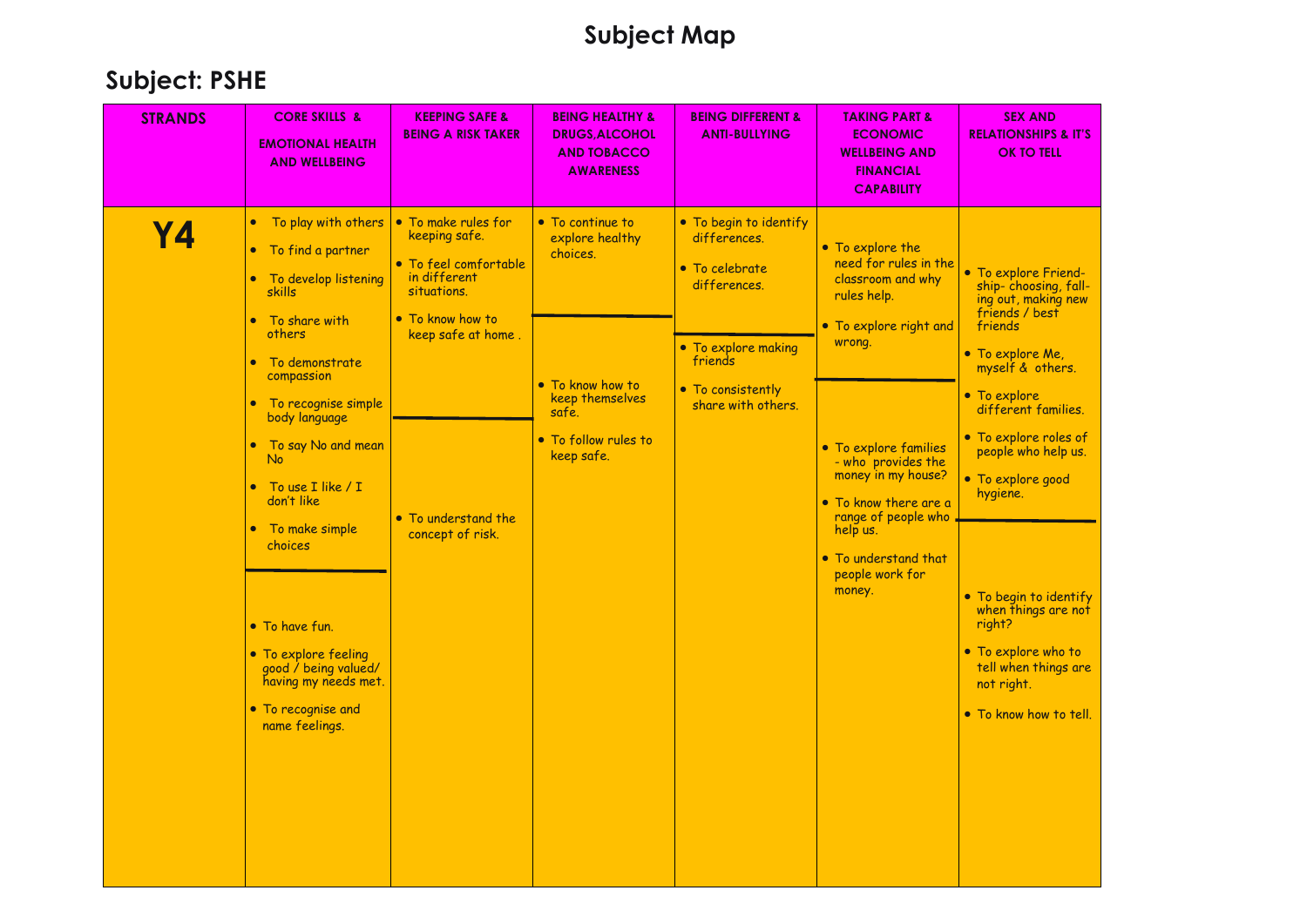| <b>STRANDS</b> | <b>CORE SKILLS &amp;</b><br><b>EMOTIONAL HEALTH</b><br><b>AND WELLBEING</b>                                                                                                                                                                                                                                                                                          | <b>KEEPING SAFE &amp;</b><br><b>BEING A RISK TAKER</b>                                                                                                                                                                                                                                                                                                                                                                                                                                                                                                    | <b>BEING HEALTHY &amp;</b><br><b>DRUGS, ALCOHOL</b><br><b>AND TOBACCO</b><br><b>AWARENESS</b>                                                                                                                                                                                                                                                                                                                                                                                                                    | <b>BEING DIFFERENT &amp;</b><br><b>ANTI-BULLYING</b>                                                                                                                                                                                                                                                                                                                                                                                                                                                                                                                                                 | <b>TAKING PART &amp;</b><br><b>ECONOMIC</b><br><b>WELLBEING AND</b><br><b>FINANCIAL</b><br><b>CAPABILITY</b>                                                                                                                                                                                                                                                                                                                                                                                                                                                                                                                                                                                     | <b>SEX AND</b><br><b>RELATIONSHIPS &amp; IT'S</b><br><b>OK TO TELL</b>                                                                                                                                                                                                                                                                                                                                                               |
|----------------|----------------------------------------------------------------------------------------------------------------------------------------------------------------------------------------------------------------------------------------------------------------------------------------------------------------------------------------------------------------------|-----------------------------------------------------------------------------------------------------------------------------------------------------------------------------------------------------------------------------------------------------------------------------------------------------------------------------------------------------------------------------------------------------------------------------------------------------------------------------------------------------------------------------------------------------------|------------------------------------------------------------------------------------------------------------------------------------------------------------------------------------------------------------------------------------------------------------------------------------------------------------------------------------------------------------------------------------------------------------------------------------------------------------------------------------------------------------------|------------------------------------------------------------------------------------------------------------------------------------------------------------------------------------------------------------------------------------------------------------------------------------------------------------------------------------------------------------------------------------------------------------------------------------------------------------------------------------------------------------------------------------------------------------------------------------------------------|--------------------------------------------------------------------------------------------------------------------------------------------------------------------------------------------------------------------------------------------------------------------------------------------------------------------------------------------------------------------------------------------------------------------------------------------------------------------------------------------------------------------------------------------------------------------------------------------------------------------------------------------------------------------------------------------------|--------------------------------------------------------------------------------------------------------------------------------------------------------------------------------------------------------------------------------------------------------------------------------------------------------------------------------------------------------------------------------------------------------------------------------------|
| Υ4             | • To respond to my<br>name<br>$\bullet$ To begin to develop<br>my understanding of<br>familiar single words<br>• To gain attention<br>from others<br>• To begin to initiate<br>interaction with<br>peers and adults<br>• To react to the<br>feelings/behaviours<br>of others e.g.<br>turning around when<br>they hear someone<br>crying<br>• To respond to<br>praise | • To begin to be<br>aware of the<br>effects of the<br>movements they<br>make<br>. To begin to show an<br>understanding of<br>cause and effect<br>• To repeat an action<br>to create a desired<br>effect<br>$\bullet$ To repeat an action<br>and modify an<br>action to create a<br>desire effect<br>• To begin to<br>recognise dangers<br>with support<br>• To be willing to try<br>and explore new<br>foods (e.g. tasting,<br>touching, smelling)<br>$\bullet$ To seek help when<br>needed.<br>• To have a growing<br>sense of will and<br>determination | To get my coat<br>۰<br>To anticipate an<br>event in a familiar<br>routine (e.g. at tuck<br>time, home time,<br>toileting, playtime<br>etc).<br>To actively<br>co-operate with<br>changing and<br>personal care<br>To actively<br>co-operate with<br>brushing teeth<br>• To attempt to feed<br>myself<br>To know the<br>function of every-<br>day items.<br>To attempt to help<br>with dressing and<br>undressing<br>• To begin to<br>recognise dangers<br>with support<br>$\bullet$ To seek help when<br>needed. | • To begin to be<br>aware of themselves<br>and what they look<br>like<br>• To engage in an<br>activity of own<br>choosing.<br>$\bullet$ To celebrate<br>personal<br>achievements<br>To explore food<br>٠<br>from various<br>cultures<br>• To smell foods/<br>spices from various<br>cultures<br>To taste foods<br>from various<br>cultures<br>To experience<br>music from various<br>cultures<br>To wear clothes<br>from various<br>cultures<br>To observe /<br>participate in<br>celebration<br>assemblies<br>To express my own<br>۰<br>feelings / likes and<br>dislikes in relation<br>to cultural | $\bullet$ To begin to<br>understand that<br>some things are<br>theirs, some things<br>are shared and some<br>things belong to<br>other people<br>• To begin to take<br>turns<br>• To begin to engage<br>in parallel play<br>• To be able to seek<br>out others' to share<br>experiences.<br>• To begin to be<br>interested in<br>others' play.<br>• To pay alongside<br>others<br>$\bullet$ To respond to a few<br>appropriate<br>boundaries with<br>decreasing level of<br>adult support<br>• To solve simple<br>problems e.g.<br>reaching for a<br>biscuit from a self.<br>opening a cupboard<br>for playdough.<br>$\bullet$ To be able to find<br>familiar objects in<br>their correct place. | • To show an aware-<br>ness of other people<br>$\bullet$ To recognise<br>familiar adults<br>• To observe and<br>participate in<br>birthday<br>celebrations<br>• To respond to<br>sensory stimuli<br>related to personal<br>celebrations -eg.<br>Christmas, Chinese<br>NY, Fathers Day,<br>New home,<br>$\bullet$ To express a<br>preference from a<br>choice of 2<br>• To be able to<br>express own<br>preferences and<br>interests. |
|                |                                                                                                                                                                                                                                                                                                                                                                      |                                                                                                                                                                                                                                                                                                                                                                                                                                                                                                                                                           |                                                                                                                                                                                                                                                                                                                                                                                                                                                                                                                  | experiences                                                                                                                                                                                                                                                                                                                                                                                                                                                                                                                                                                                          |                                                                                                                                                                                                                                                                                                                                                                                                                                                                                                                                                                                                                                                                                                  |                                                                                                                                                                                                                                                                                                                                                                                                                                      |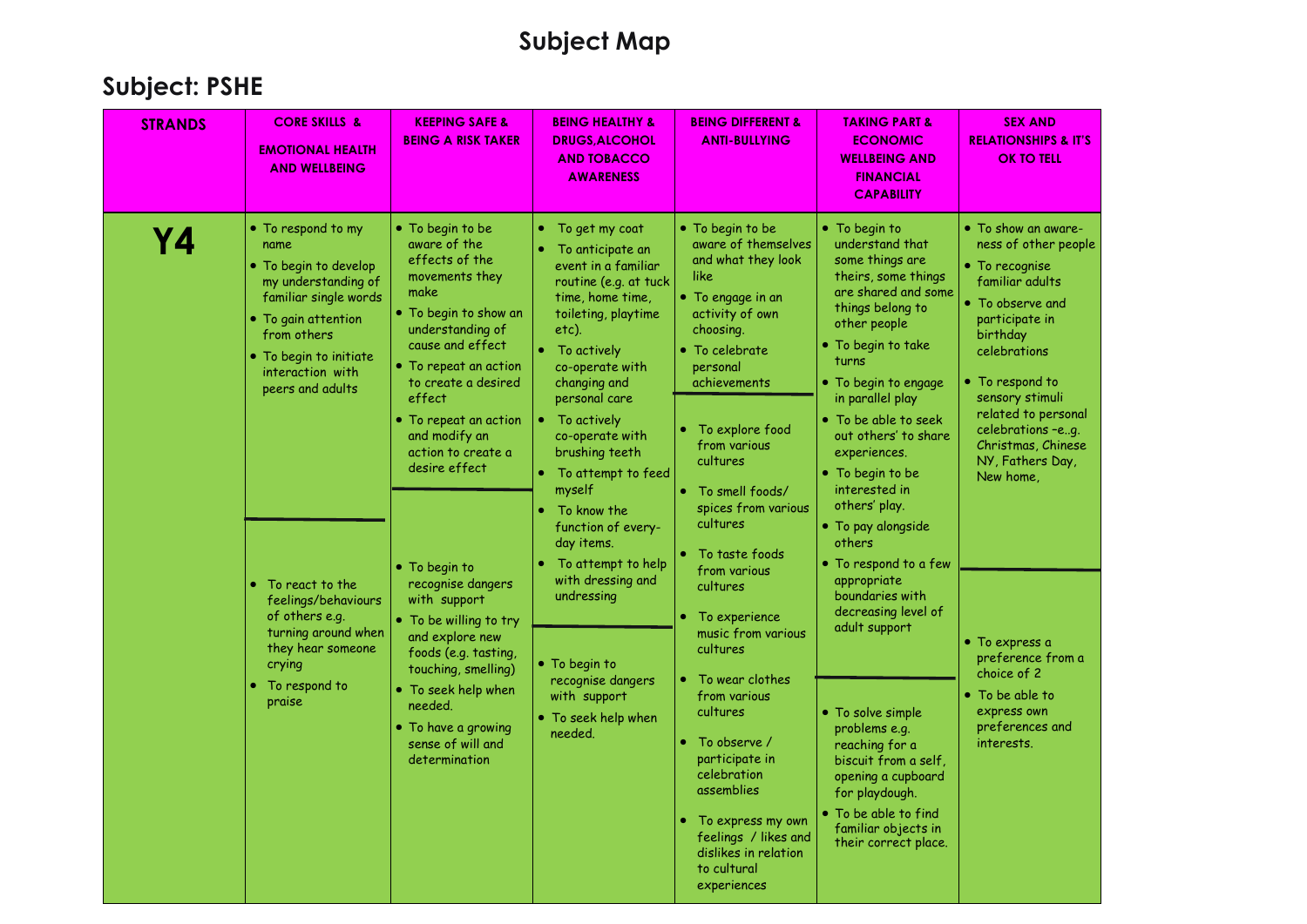| <b>STRANDS</b> | <b>CORE SKILLS &amp;</b><br><b>EMOTIONAL HEALTH</b><br><b>AND WELLBEING</b>                                                                                                                                                                                                                                                                                                                                                                                                                                                                                                                                                                   | <b>KEEPING SAFE &amp;</b><br><b>BEING A RISK TAKER</b>                                                                                                                                                                                                                                                                                                                                                                                                              | <b>BEING HEALTHY &amp;</b><br><b>DRUGS, ALCOHOL</b><br><b>AND TOBACCO</b><br><b>AWARENESS</b>                                                                                                                                                                                          | <b>BEING DIFFERENT &amp;</b><br><b>ANTI-BULLYING</b>                                                                                                                                                                                                                                                              | <b>TAKING PART &amp;</b><br><b>ECONOMIC</b><br><b>WELLBEING AND</b><br><b>FINANCIAL</b><br><b>CAPABILITY</b>                                                                                                                                                                                                                                                                                                                                                                                                                                                                                                                                                                                                                          | <b>SEX AND</b><br><b>RELATIONSHIPS &amp; IT'S</b><br><b>OK TO TELL</b>                                                                                                                                                                                                                                                                                                                                                                                                                                                                                                                                                                                                                                                                                                    |
|----------------|-----------------------------------------------------------------------------------------------------------------------------------------------------------------------------------------------------------------------------------------------------------------------------------------------------------------------------------------------------------------------------------------------------------------------------------------------------------------------------------------------------------------------------------------------------------------------------------------------------------------------------------------------|---------------------------------------------------------------------------------------------------------------------------------------------------------------------------------------------------------------------------------------------------------------------------------------------------------------------------------------------------------------------------------------------------------------------------------------------------------------------|----------------------------------------------------------------------------------------------------------------------------------------------------------------------------------------------------------------------------------------------------------------------------------------|-------------------------------------------------------------------------------------------------------------------------------------------------------------------------------------------------------------------------------------------------------------------------------------------------------------------|---------------------------------------------------------------------------------------------------------------------------------------------------------------------------------------------------------------------------------------------------------------------------------------------------------------------------------------------------------------------------------------------------------------------------------------------------------------------------------------------------------------------------------------------------------------------------------------------------------------------------------------------------------------------------------------------------------------------------------------|---------------------------------------------------------------------------------------------------------------------------------------------------------------------------------------------------------------------------------------------------------------------------------------------------------------------------------------------------------------------------------------------------------------------------------------------------------------------------------------------------------------------------------------------------------------------------------------------------------------------------------------------------------------------------------------------------------------------------------------------------------------------------|
| <b>Y5</b>      | To recognise own<br>likes/dislikes, traits<br>and individual<br>preferences.<br>• To work in a pair.<br>• To demonstrate<br>active listening<br>skills.<br>To speak in front of<br>others.<br>• To negotiate in<br>small groups.<br>To demonstrate<br>compassion/<br>empathy and<br>tolerance.<br>To recognise simple<br>body language.<br>To understand<br>verbal and non-<br>verbal communica-<br>tion<br>To speak using the<br>assertive 'I' and put<br>it into practice.<br>• To know that they<br>have choices.<br>• To recognise the<br>influences over<br>choice and<br>decisions both<br>internal and<br>external.<br>Continued below | • To explore personal<br>safety in relation to<br>hygiene / risky<br>behaviour / self-<br>respect.<br>$\bullet$ To feel<br>comfortable /<br>recognising<br>uncomfortable<br>situations and<br>responding<br>appropriately.<br>• To be safe on the<br>roads.<br>$\bullet$ To know about<br>safety in the<br>environment -<br><b>Health and Safety</b><br>rules.<br>• To explore risky<br>situations.<br>$\bullet$ To explore when<br>can a risk become<br>dangerous? | • To make choices -<br>immunisation / hand<br>washing.<br>$\bullet\,$ To understand and<br>recognise different<br>aspects of health -<br>how are infections<br>spread?<br>$\bullet$ To understand<br>drugs and<br>medicines.<br>$\bullet\,$ To know how to<br>keep themselves<br>safe. | • To explore being<br>equal<br>• To celebrate<br>ethnicity and<br>culture.<br>• To begin to explore<br>Stereotyping and<br>what it is.<br>• To explore what<br>does bullying mean?<br>• To know the<br>differences<br>between bullying<br>and teasing.<br>• To understand what<br>it feels like to be<br>bullied. | • To explore issues<br>around making and<br>breaking rules.<br>• To know that there<br>are consequences of<br>breaking rules.<br>$\bullet$ To explore being a<br>responsible citizen.<br>• To know how to be<br>polite, respectful<br>and considerate.<br>• To be part of a<br>team.<br>• To play a part of<br>the school<br>community.<br>• To practice<br>recycling.<br>. To know about the<br>importance af<br>conservation.<br>• To explore an<br>environmental issue<br>• To take part in an<br>active citizenship<br>project.<br>• To show an aware-<br>ness of my own<br>needs.<br>• To show an aware-<br>ness of the needs of<br>others.<br>· To understandthat<br>money is used in the<br>exchange of goods<br>and services. | • To know about good<br>hygiene related to<br>body changes.<br>To explore risky<br>behavior.<br>• To work on self-<br>respect<br>• To develop self -<br>esteem<br>• To know its ok to<br>express feelings<br>and emotions.<br>• To explore the<br>birth of a baby.<br>$\bullet$<br>To know how to<br>care for a baby.<br>To be true to<br>$\bullet$<br>oneself.<br>To know about the<br>$\bullet$<br>role of Media/<br>advertising.<br>To show respect<br>۰<br>for others.<br>To show an aware-<br>ness of the needs<br>of others.<br>To consider how<br>others see me?<br>$\bullet$ To know who are<br>my friends /who<br>are my acquaint-<br>ances.<br>• To explore<br>different types of<br>relationships.<br>Knowing how and<br>$\bullet$<br>where to go for<br>help. |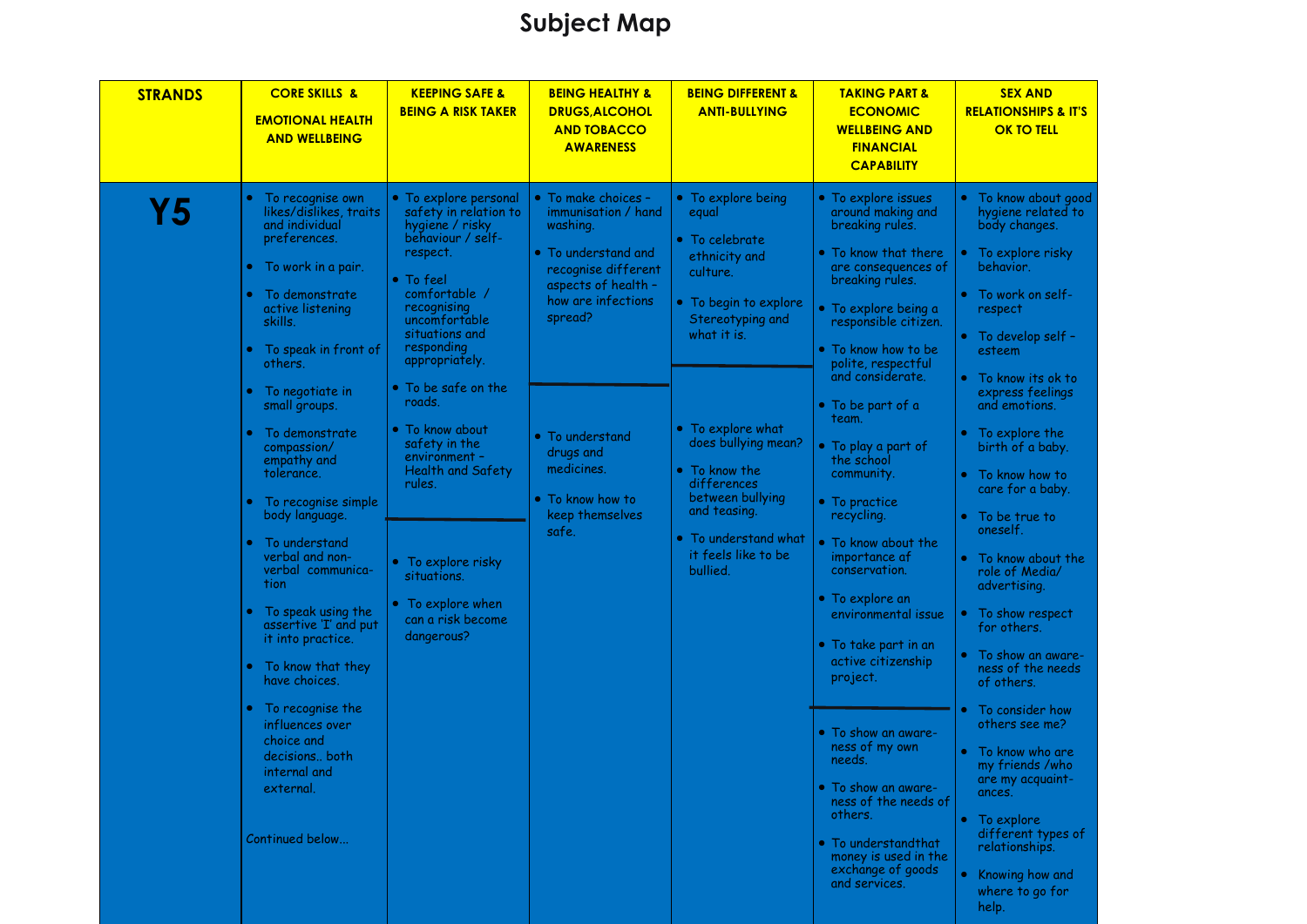| <b>STRANDS</b> | <b>CORE SKILLS &amp;</b><br><b>EMOTIONAL HEALTH</b><br><b>AND WELLBEING</b>                                                                                                                                                                                                                                                                                                                                                                           | <b>KEEPING SAFE &amp;</b><br><b>BEING A RISK TAKER</b> | <b>BEING HEALTHY &amp;</b><br><b>DRUGS, ALCOHOL</b><br><b>AND TOBACCO</b><br><b>AWARENESS</b> | <b>BEING DIFFERENT &amp;</b><br><b>ANTI-BULLYING</b> | <b>TAKING PART &amp;</b><br><b>ECONOMIC</b><br><b>WELLBEING AND</b><br><b>FINANCIAL</b><br><b>CAPABILITY</b>                                                                                                                                | <b>SEX AND</b><br><b>RELATIONSHIPS &amp; IT'S</b><br><b>OK TO TELL</b>                                                                                                                         |
|----------------|-------------------------------------------------------------------------------------------------------------------------------------------------------------------------------------------------------------------------------------------------------------------------------------------------------------------------------------------------------------------------------------------------------------------------------------------------------|--------------------------------------------------------|-----------------------------------------------------------------------------------------------|------------------------------------------------------|---------------------------------------------------------------------------------------------------------------------------------------------------------------------------------------------------------------------------------------------|------------------------------------------------------------------------------------------------------------------------------------------------------------------------------------------------|
| Υ5             | To understand<br>compassion<br>To understand the<br>feelings of others<br>• To be confident.<br>• To know who to go<br>to if I feel unhappy.<br>• To explore<br>ambitions.<br>• To feel good /<br>feel valued.<br>• To have self-<br>belief-I know I<br>can<br>To have fun / to be<br>$\bullet$<br>valued.<br>• To have the<br>language of feelings.<br>To know how to deal<br>with and manage<br>anger.<br>To know how to deal<br>with difficulties. |                                                        |                                                                                               |                                                      | • To understand how<br>prices are<br>determined.<br>• To understand that<br>some jobs are paid<br>more than others.<br>• To understand that<br>some jobs are un-<br>paid as they are<br>'voluntary'<br>• To know how to<br>keep money safe. | • To recognise the<br>importance of<br>families.<br>To understand<br>$\bullet$<br>belonging to a<br>family.<br>• To know how to<br>recognise the<br>feeling that<br>something is not<br>right. |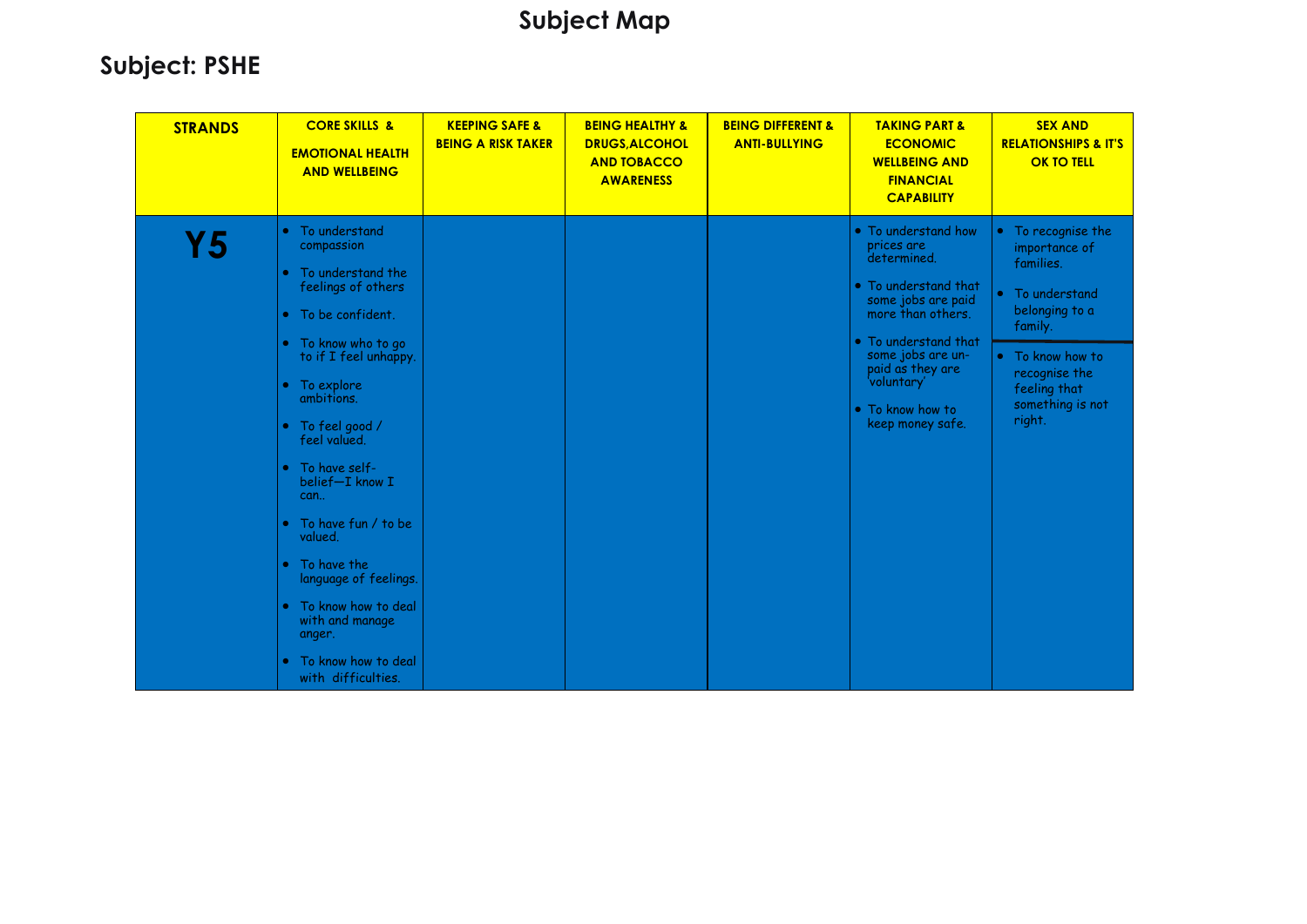| <b>STRANDS</b> | <b>CORE SKILLS &amp;</b><br><b>EMOTIONAL HEALTH</b><br><b>AND WELLBEING</b>                                                                                                                                                                                                                                                                                                    | <b>KEEPING SAFE &amp;</b><br><b>BEING A RISK TAKER</b>                                                                                                                                          | <b>BEING HEALTHY &amp;</b><br><b>DRUGS, ALCOHOL</b><br><b>AND TOBACCO</b><br><b>AWARENESS</b>                                    | <b>BEING DIFFERENT &amp;</b><br><b>ANTI-BULLYING</b>                                                                    | <b>TAKING PART &amp;</b><br><b>ECONOMIC</b><br><b>WELLBEING AND</b><br><b>FINANCIAL</b><br><b>CAPABILITY</b>                                     | <b>SEX AND</b><br><b>RELATIONSHIPS &amp; IT'S</b><br><b>OK TO TELL</b>                                                                                                                                                                                                                                                                                                 |
|----------------|--------------------------------------------------------------------------------------------------------------------------------------------------------------------------------------------------------------------------------------------------------------------------------------------------------------------------------------------------------------------------------|-------------------------------------------------------------------------------------------------------------------------------------------------------------------------------------------------|----------------------------------------------------------------------------------------------------------------------------------|-------------------------------------------------------------------------------------------------------------------------|--------------------------------------------------------------------------------------------------------------------------------------------------|------------------------------------------------------------------------------------------------------------------------------------------------------------------------------------------------------------------------------------------------------------------------------------------------------------------------------------------------------------------------|
| <b>Y5</b>      | • To recognise<br>feelings<br>$\bullet$ To sit with a<br>partner<br>• To develop listening<br>skills<br>• To negotiate with<br>one another                                                                                                                                                                                                                                     | . To understand Per-<br>sonal safety - playing<br>safe / rules/ places<br>of danger and<br>getting lost.<br>. To know how to keep<br>safe outside.<br>. To know how to keep<br>safe from crime. | • To consistently<br>make healthy<br>choices.<br>• To understand and<br>recognise influences<br>on health.                       | • To begin to explore<br>different<br>cultures / ethnici-<br>ties.<br>• To celebrate<br>differences.                    | • To know the need<br>for rules in<br>different places.<br>• To explore the<br>concept of right and<br>wrong. Are there<br>any 'grey' areas?     | • To experience co-<br>operating and team<br>building exercises.<br>• To show co-<br>operation, sharing<br>and respect.<br>• To know to<br>playsafe / basic<br>rules.                                                                                                                                                                                                  |
|                | • To demonstrate<br>empathy<br>• To recognise and<br>respond body<br>language/ verbal<br>communication<br>• To use the assertive<br>'T'.<br>• To use I ike $/ I$<br>don't like<br>• To begin to know<br>why they made a<br>choice<br>• To be sensitive to<br>the feelings of oth-<br>ers<br>• To know the impact<br>of our behaviour on<br>others.<br>• To recognise feelings. | • To explore and<br>understand the<br>concept of risk.<br>• To know who and how<br>to tell.                                                                                                     | . To explore safety<br>rules in relation to<br>medicines.<br>$\bullet$ To know the<br>importance of making<br>the right choices. | . To know how to keep<br>safe from bullying<br>behaviour.<br>. To know the<br>importance of other<br>people in my life. | • To explore how to<br>earn pocket money<br>• To consider can I<br>always have<br>whatever I want?<br>• To explore how we<br>decide what to buy. | • To identify places of<br>danger.<br>• To know what to do<br>if you get lost.<br>• To explore growing<br>from young to old.<br>• To use correct<br>terminology for<br>parts of the body.<br>• To learn about the<br>birth of animals.<br>• To learn about<br>different family<br>situations<br>• To explore sharing<br>and Caring / Love<br>between family<br>members |
|                | • To understand what<br><b>Deing assertive</b><br>means.<br>. To know about happy<br>life events.<br>• To understand that<br>sometimes people                                                                                                                                                                                                                                  |                                                                                                                                                                                                 |                                                                                                                                  |                                                                                                                         |                                                                                                                                                  | • To know when things<br>are not right?<br>. To know who tell<br>when things are not<br>right?<br>. To know how do to<br>tell?                                                                                                                                                                                                                                         |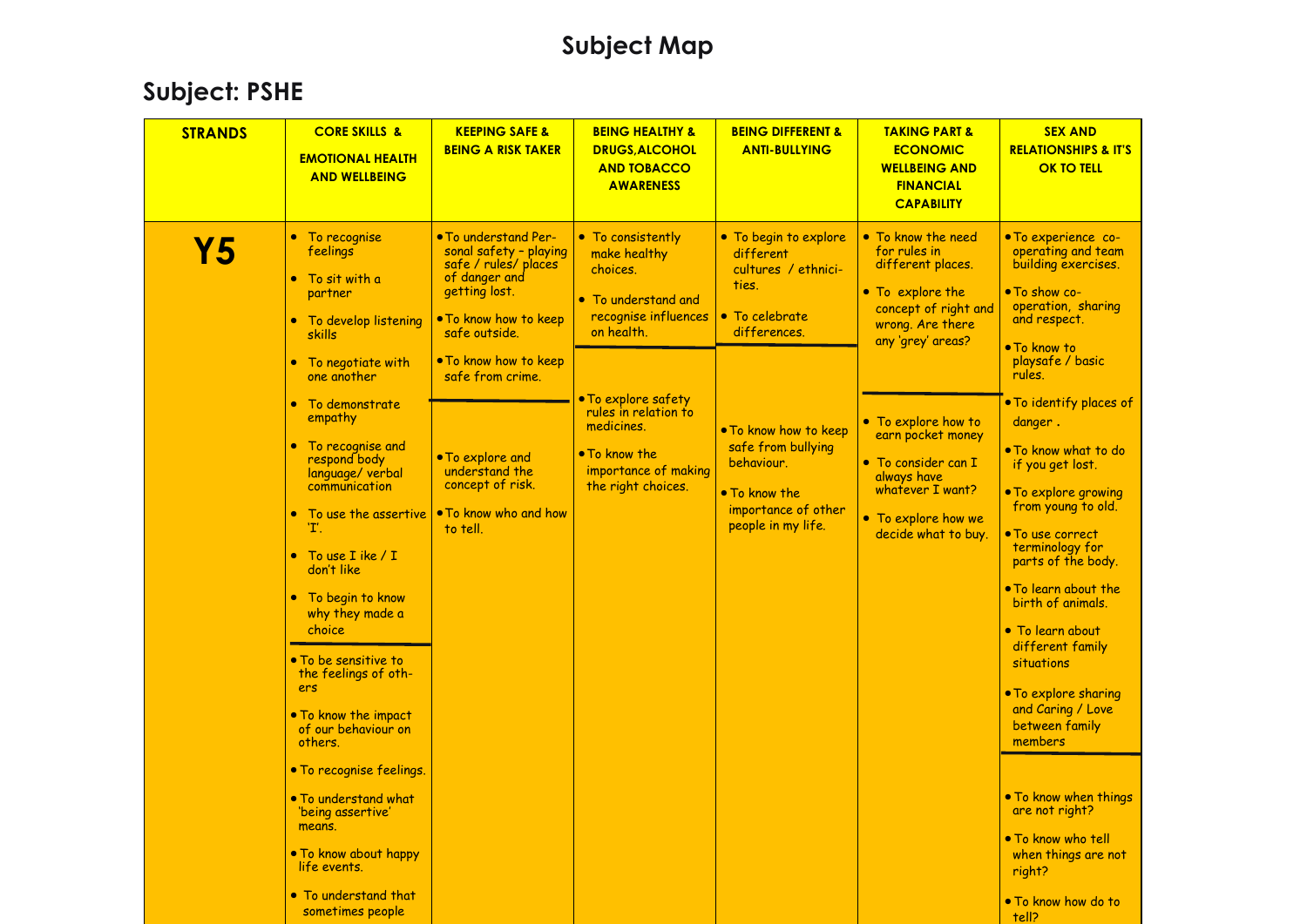| <b>STRANDS</b> | <b>CORE SKILLS &amp;</b><br><b>EMOTIONAL HEALTH</b><br><b>AND WELLBEING</b>                                                                                                                                                                                                                                                                              | <b>KEEPING SAFE &amp;</b><br><b>BEING A RISK TAKER</b>                                                                                                                                                                                                                                                                                                                                                                                                                                                                                            | <b>BEING HEALTHY &amp;</b><br><b>DRUGS, ALCOHOL</b><br><b>AND TOBACCO</b><br><b>AWARENESS</b>                                                                                                                                                                                                                                                                                                                                                                                                            | <b>BEING DIFFERENT &amp;</b><br><b>ANTI-BULLYING</b>                                                                                                                                                                                                                                                                                                                                                                                                                                                                                                                                                        | <b>TAKING PART &amp;</b><br><b>ECONOMIC</b><br><b>WELLBEING AND</b><br><b>FINANCIAL</b><br><b>CAPABILITY</b>                                                                                                                                                                                                                                                                                                                                                                                                                                                                                                                                                             | <b>SEX AND</b><br><b>RELATIONSHIPS &amp; IT'S</b><br><b>OK TO TELL</b>                                                                                                                                                                                                                                                                                                                                                       |
|----------------|----------------------------------------------------------------------------------------------------------------------------------------------------------------------------------------------------------------------------------------------------------------------------------------------------------------------------------------------------------|---------------------------------------------------------------------------------------------------------------------------------------------------------------------------------------------------------------------------------------------------------------------------------------------------------------------------------------------------------------------------------------------------------------------------------------------------------------------------------------------------------------------------------------------------|----------------------------------------------------------------------------------------------------------------------------------------------------------------------------------------------------------------------------------------------------------------------------------------------------------------------------------------------------------------------------------------------------------------------------------------------------------------------------------------------------------|-------------------------------------------------------------------------------------------------------------------------------------------------------------------------------------------------------------------------------------------------------------------------------------------------------------------------------------------------------------------------------------------------------------------------------------------------------------------------------------------------------------------------------------------------------------------------------------------------------------|--------------------------------------------------------------------------------------------------------------------------------------------------------------------------------------------------------------------------------------------------------------------------------------------------------------------------------------------------------------------------------------------------------------------------------------------------------------------------------------------------------------------------------------------------------------------------------------------------------------------------------------------------------------------------|------------------------------------------------------------------------------------------------------------------------------------------------------------------------------------------------------------------------------------------------------------------------------------------------------------------------------------------------------------------------------------------------------------------------------|
| <b>Y5</b>      | • To respond to my<br>name<br>• To begin to develop<br>my understanding of<br>familiar single words<br>• To gain attention<br>from others<br>• To begin to initiate<br>interaction with<br>peers and adults<br>To react to the<br>feelings/behaviours<br>of others e.g.<br>turning around when<br>they hear someone<br>crying<br>To respond to<br>praise | • To begin to be<br>aware of the<br>effects of the<br>movements they<br>make<br>. To begin to show an<br>understanding of<br>cause and effect<br>• To repeat an action<br>to create a desired<br>effect<br>• To repeat an action<br>and modify an<br>action to create a<br>desire effect<br>• To begin to<br>recognise dangers<br>with support<br>• To be willing to try<br>and explore new<br>foods (e.g. tasting,<br>touching, smelling)<br>$\bullet$ To seek help when<br>needed.<br>• To have a growing<br>sense of will and<br>determination | To get my coat<br>۰<br>To anticipate an<br>event in a familiar<br>routine (e.g. at tuck<br>time, home time,<br>toileting, playtime<br>etc).<br>To actively<br>co-operate with<br>changing and<br>personal care<br>To actively<br>co-operate with<br>brushing teeth<br>• To attempt to feed<br>myself<br>To know the<br>function of every-<br>day items.<br>To attempt to help<br>with dressing and<br>undressing<br>• To begin to<br>recognise dangers<br>with support<br>• To seek help when<br>needed. | • To begin to be<br>aware of themselves<br>and what they look<br>like<br>• To engage in an<br>activity of own<br>choosing.<br>• To celebrate<br>personal<br>achievements<br>To explore food<br>۰<br>from various<br>cultures<br>• To smell foods/<br>spices from various<br>cultures<br>To taste foods<br>from various<br>cultures<br>To experience<br>music from various<br>cultures<br>To wear clothes<br>from various<br>cultures<br>To observe /<br>participate in<br>celebration<br>assemblies<br>To express my own<br>۰<br>feelings / likes and<br>dislikes in relation<br>to cultural<br>experiences | • To begin to<br>understand that<br>some things are<br>theirs, some things<br>are shared and some<br>things belong to<br>other people<br>· To begin to take<br>turns<br>• To begin to engage<br>in parallel play<br>• To begin to be<br>interested in<br>others' play.<br>• To be able to seek<br>out others' to share<br>experiences.<br>• To pay alongside<br>others<br>• To respond to a few<br>appropriate<br>boundaries with<br>decreasing level of<br>adult support<br>• To solve simple<br>problems e.g.<br>reaching for a<br>biscuit from a self,<br>opening a cupboard<br>for playdough.<br>• To be able to find<br>familiar objects in<br>their correct place. | • To show an aware-<br>ness of other people<br>$\bullet$ To recognise<br>familiar adults<br>• To observe and<br>participate in<br>birthday<br>celebrations<br>• To respond to<br>sensory stimuli<br>related to personal<br>celebrations -eg.<br>Christmas, Chinese<br>NY, Fathers Day,<br>New home,<br>• To express a<br>preference from a<br>choice of 2<br>• To be able to<br>express own<br>preferences and<br>interests. |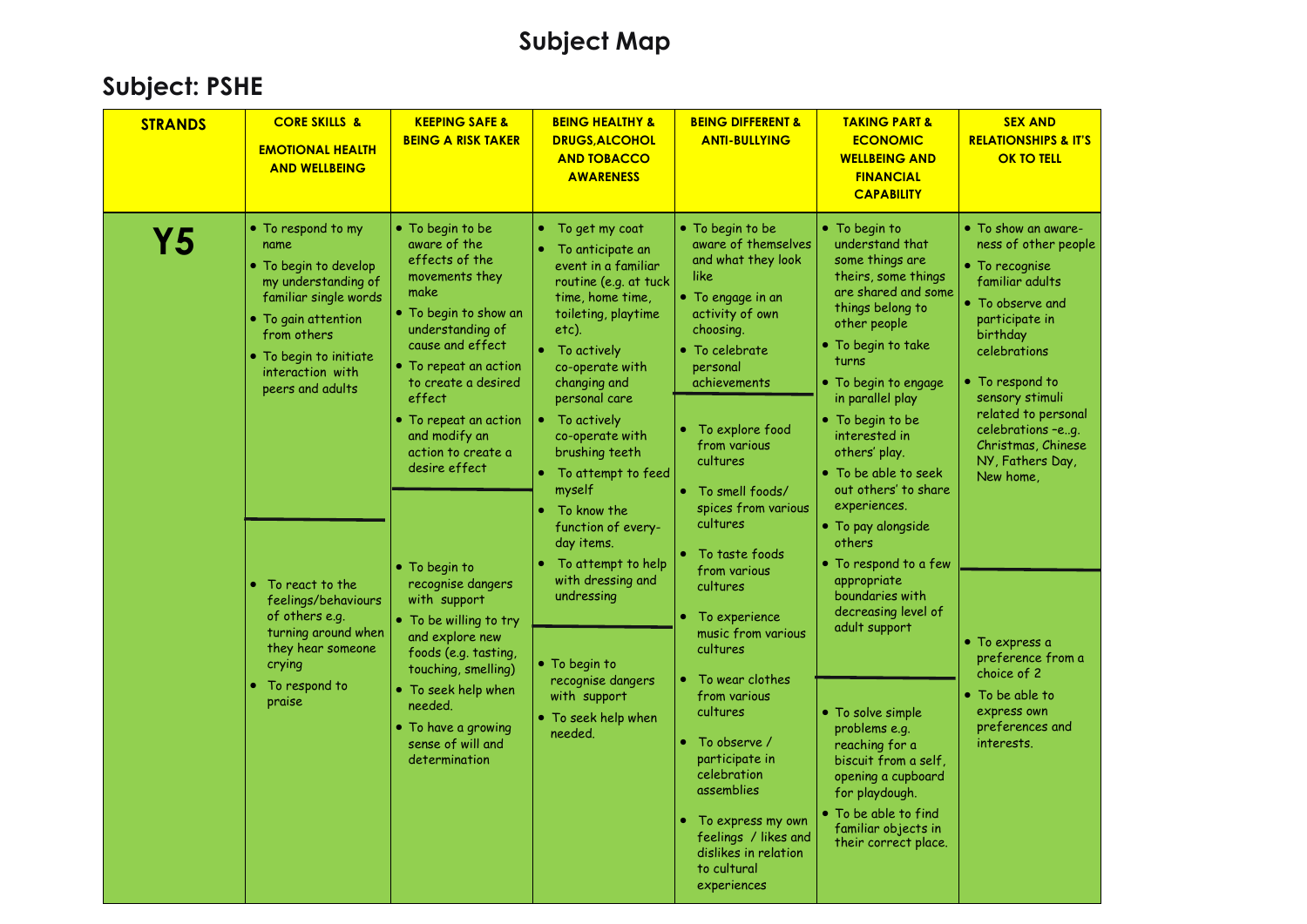| <b>STRANDS</b> | <b>CORE SKILLS &amp;</b><br><b>EMOTIONAL HEALTH</b><br><b>AND WELLBEING</b>                                                                                                                                                                                                                                                                                                                                                 | <b>KEEPING SAFE &amp;</b><br><b>BEING A RISK TAKER</b>                                                                                                                                                                                                                                    | <b>BEING HEALTHY &amp;</b><br><b>DRUGS, ALCOHOL</b><br><b>AND TOBACCO</b><br><b>AWARENESS</b>                                                                                           | <b>BEING DIFFERENT &amp;</b><br><b>ANTI-BULLYING</b>                                                                                              | <b>TAKING PART &amp;</b><br><b>ECONOMIC</b><br><b>WELLBEING AND</b><br><b>FINANCIAL</b><br><b>CAPABILITY</b>                                                                                                                                                                                                                                                                                                        | <b>SEX AND</b><br><b>RELATIONSHIPS &amp; IT'S</b><br><b>OK TO TELL</b>                                                                                                                                                                                                                                                                                                                               |
|----------------|-----------------------------------------------------------------------------------------------------------------------------------------------------------------------------------------------------------------------------------------------------------------------------------------------------------------------------------------------------------------------------------------------------------------------------|-------------------------------------------------------------------------------------------------------------------------------------------------------------------------------------------------------------------------------------------------------------------------------------------|-----------------------------------------------------------------------------------------------------------------------------------------------------------------------------------------|---------------------------------------------------------------------------------------------------------------------------------------------------|---------------------------------------------------------------------------------------------------------------------------------------------------------------------------------------------------------------------------------------------------------------------------------------------------------------------------------------------------------------------------------------------------------------------|------------------------------------------------------------------------------------------------------------------------------------------------------------------------------------------------------------------------------------------------------------------------------------------------------------------------------------------------------------------------------------------------------|
| Υ6             | • To accept other<br>people's likes/<br>dislikes, traits and<br>preferences.<br>• To work well in a<br>small group.<br>$\bullet\,$ To demonstrate<br>active listening skills.<br>• To confidently speak<br>in front of others.<br>• To know how to come                                                                                                                                                                     | To learn about<br>personal safety in<br>relation to good<br>and bad secrets /<br>touches /<br>children's rights.<br>To review my<br>safety network.<br>To know about<br>protective<br>behaviours - and<br>how to keep safe<br>from abuse.                                                 | • To learn about<br>positiveiInfluences<br>- healthy<br>lunchboxes / sports<br>facilities.<br>To know about<br>some different<br>medical conditions.<br>To understand the<br>difference | • To consider the<br>Equality of<br>opportunities.<br>. To be positive about<br>differences.<br>• To explore the<br>concept of 'Best<br>friends.' | • To explore rights.<br>To know-What<br>are values?<br>• To explore<br>expectations.<br>To understand<br>human rights.<br>To understand<br>that with rights<br>come<br>responsibilities.                                                                                                                                                                                                                            | • To explore what is<br>personal space.<br>• To know what are-<br>Good and bad<br>secret / Good and<br>bad touches<br>• To know who are my<br>support networks.<br>• To know Who can I<br>tell?<br>• To explore how                                                                                                                                                                                  |
|                | to a 'consensus'.<br>$\bullet$ To demonstrate<br>compassion/empathy<br>and tolerance.<br>$\bullet\,$ To demonstrate<br>active speaking and<br>listening skills.<br>$\bullet$ To know it is ok to<br>make mistakes.<br>• To say no and mean<br>it.<br>To ask for time to<br>think things over.<br>To explore factors<br>$\bullet$<br>which influence<br>choosing.<br>To make more<br>informed choices.<br>• To know where to | To understand that<br>accidents happen<br>and we don't always<br>have to blame<br>someone but we<br>need to consider<br>what the risks are<br>before we do some-<br>thing.<br>To know that risk<br>taking can be good<br>when it means<br>trying something<br>new that we might<br>like . | between drugs and<br>medicines.<br>To recognise a drug<br>as a substance that<br>might be harmful.<br>To begin to explore<br>the law and drugs,                                         |                                                                                                                                                   | To play their part<br>in class and/ or<br>school council.<br>. To have a debate,<br>To be able to<br>communicate<br>opinions.<br>To understand<br>that they can use<br>different ways to<br>express and<br>communicate their<br>views.<br>To contribute to<br>decision making.<br>To begin to under-<br>stand the<br>democratic<br>process.<br>To learn about<br>costs related to a<br>new baby.<br>To explore what | feelings affect<br>behaviour.<br>• To recognise<br>changing emotions<br>• To be able to use<br>the language of<br>feelings.<br>• To learn about the<br>growth of a baby to<br>adolescence.<br>• To know what is<br>puberty and explore<br>bodily changes.<br>. To know what is<br>meant by a moral<br>code?<br>• To consider simple<br>ethical dilemmas.<br>• To explore body<br>image expectations. |
|                | get help if some-<br>thing feels uncom-<br>fortable or if some-<br>one is trying to<br>influence them in a                                                                                                                                                                                                                                                                                                                  |                                                                                                                                                                                                                                                                                           |                                                                                                                                                                                         |                                                                                                                                                   | does a child cost<br>from birth to<br>leaving home?<br>To know what bills<br>$u \circ u$ have to have                                                                                                                                                                                                                                                                                                               | • To know how to<br>challenge stereo-<br>types.                                                                                                                                                                                                                                                                                                                                                      |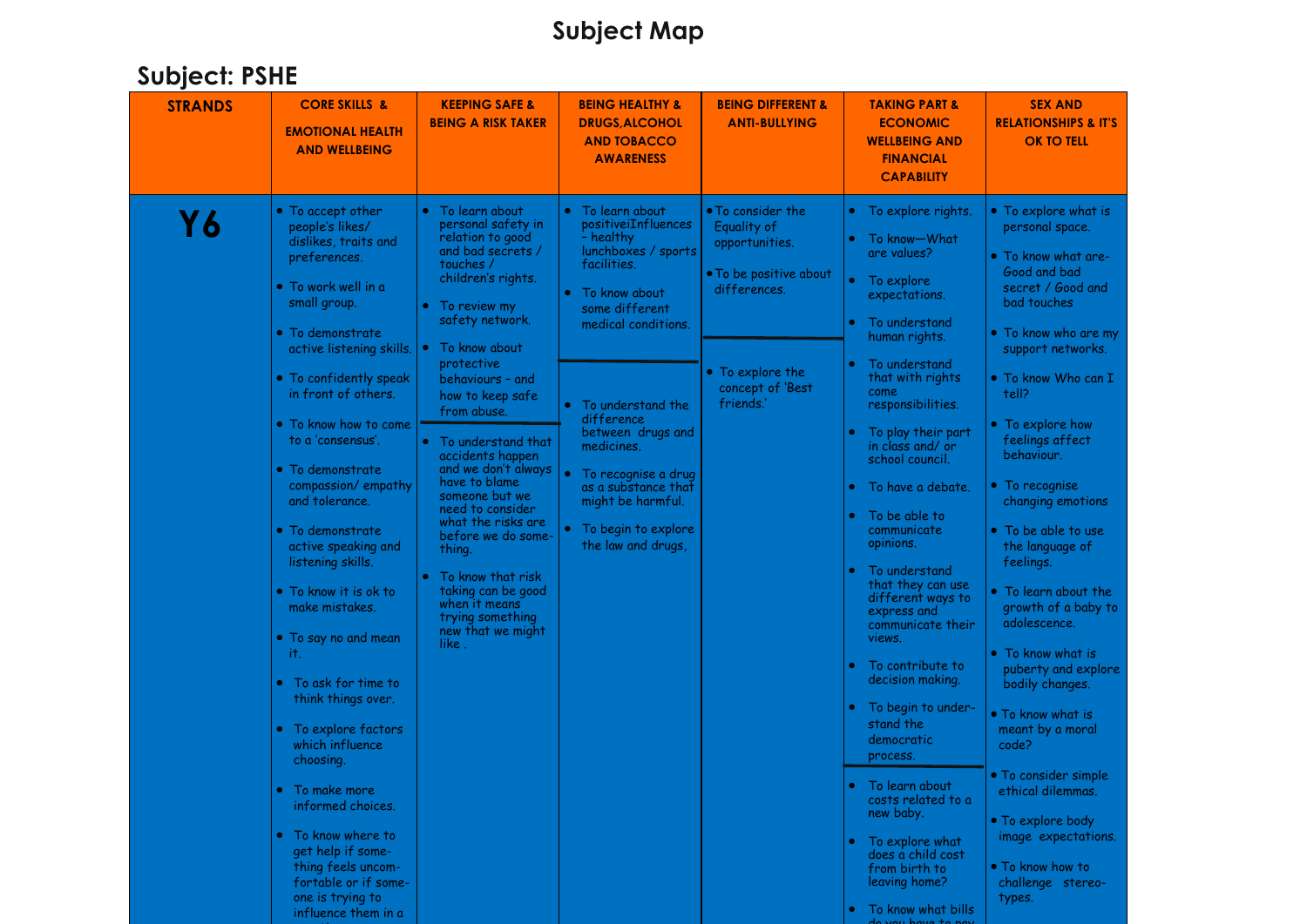| <b>STRANDS</b> | <b>CORE SKILLS &amp;</b><br><b>EMOTIONAL HEALTH</b><br><b>AND WELLBEING</b>                                                                                                                                                                                                                                                                                                                                                                                                                                                                                                                                                                                                                                                                 | <b>KEEPING SAFE &amp;</b><br><b>BEING A RISK TAKER</b> | <b>BEING HEALTHY &amp;</b><br><b>DRUGS, ALCOHOL</b><br><b>AND TOBACCO</b><br><b>AWARENESS</b> | <b>BEING DIFFERENT &amp;</b><br><b>ANTI-BULLYING</b> | <b>TAKING PART &amp;</b><br><b>ECONOMIC</b><br><b>WELLBEING AND</b><br><b>FINANCIAL</b><br><b>CAPABILITY</b>                                                                                                                                                                                                                                                                                                                                | <b>SEX AND</b><br><b>RELATIONSHIPS &amp; IT'S</b><br><b>OK TO TELL</b>                                                                                                                                                                                                                                                                                                                                                                                                     |
|----------------|---------------------------------------------------------------------------------------------------------------------------------------------------------------------------------------------------------------------------------------------------------------------------------------------------------------------------------------------------------------------------------------------------------------------------------------------------------------------------------------------------------------------------------------------------------------------------------------------------------------------------------------------------------------------------------------------------------------------------------------------|--------------------------------------------------------|-----------------------------------------------------------------------------------------------|------------------------------------------------------|---------------------------------------------------------------------------------------------------------------------------------------------------------------------------------------------------------------------------------------------------------------------------------------------------------------------------------------------------------------------------------------------------------------------------------------------|----------------------------------------------------------------------------------------------------------------------------------------------------------------------------------------------------------------------------------------------------------------------------------------------------------------------------------------------------------------------------------------------------------------------------------------------------------------------------|
| <b>Y6</b>      | To be able to<br>empathise.<br>To develop an<br>understanding of<br>compassion.<br>• To be confident.<br>To understand how<br>and why we<br>celebrate happy life<br>events.<br>To understand<br>$\bullet$<br>bereavement and<br>loss.<br>To explore feelings<br>$\bullet$<br>of disappointment.<br>To bepart of a<br>group/team and set<br>appropriate<br>personal goals.<br>To value others.<br>$\bullet$<br>• To know how we<br>learning well.<br>To have pride in -<br>$\bullet$<br>Self-affirmation.<br>To know who will<br>listen and<br>understand<br>To be able to talk<br>about problems<br>To understand and<br>$\bullet$<br>recognise stress.<br>• To know how to<br>relax.<br>• To show appropriate<br>responses to<br>feelings. |                                                        |                                                                                               |                                                      | To understand<br>٠<br>that people need<br>to budget and to<br>live within their<br>means.<br>To begin to<br>understand how<br>banks work.<br>To realise most<br>jobs require<br>qualifications and<br>training.<br>To explore the<br>difference be-<br>tween a job and a<br>professions.<br>To know what<br>enterprise means.<br>To take part in a<br>Class mini<br>enterprise activity.<br>To know how to<br>$\bullet$<br>keep money safe. | • To celebrate<br>diversity.<br>• To know what it<br>means to belong to a<br>community.<br>• To explore what<br>makes a good<br>parent?<br>• To explore the un-<br>conditional love of a<br>parent.<br>• To be able to<br>identify and<br>recognise different<br>family situations.<br>• To explore second<br>marriages and<br>merged families<br>• To explore good<br>secrets / bad<br>secrets.<br>• To exploretouching<br>- good and bad<br>touches / personal<br>space. |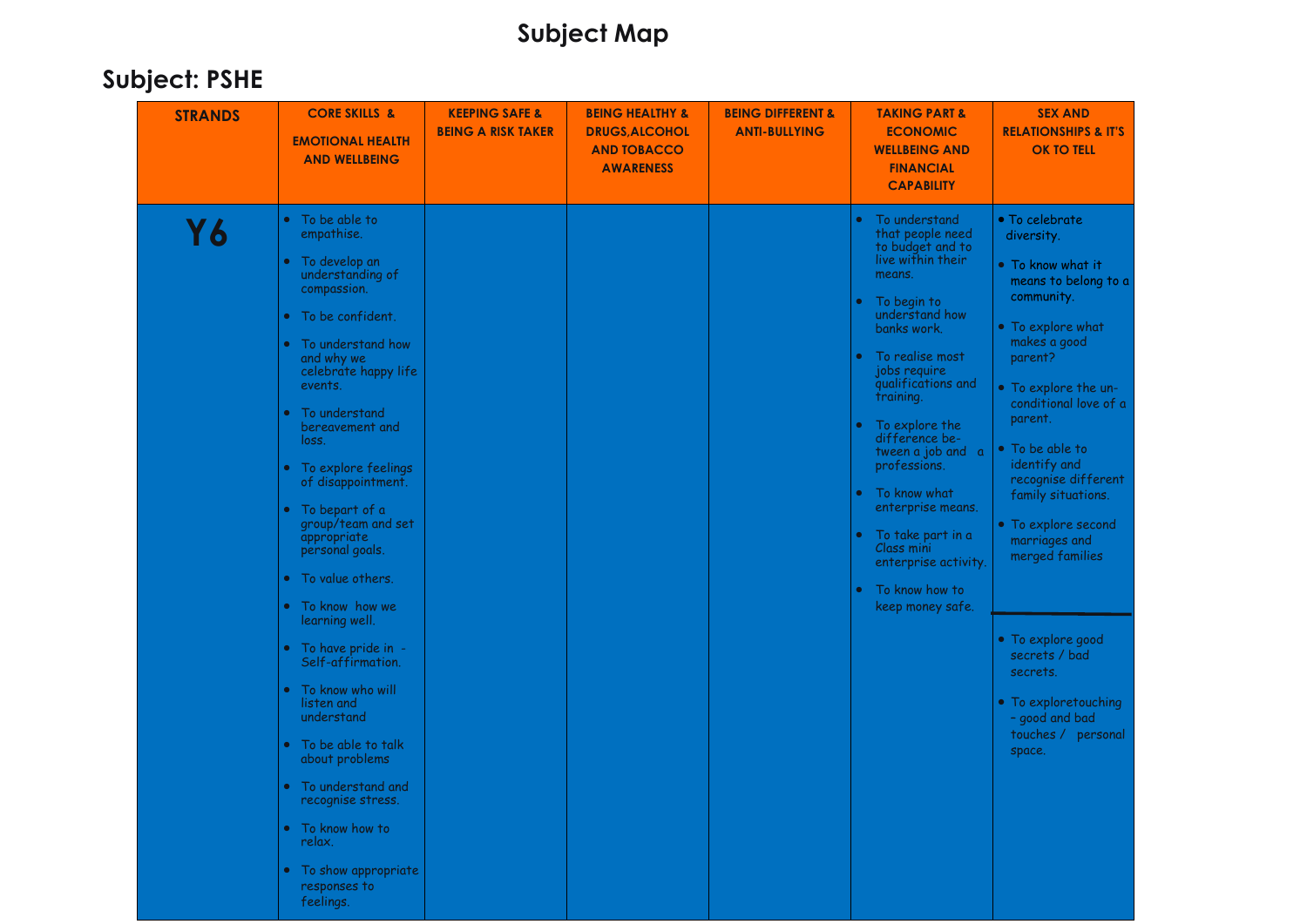| <b>STRANDS</b> | <b>CORE SKILLS &amp;</b><br><b>EMOTIONAL HEALTH</b><br><b>AND WELLBEING</b>                                                                                                                                                                                                                                                                                                                                                                                                                                                              | <b>KEEPING SAFE &amp;</b><br><b>BEING A RISK TAKER</b>                                                                                                                                                                               | <b>BEING HEALTHY &amp;</b><br><b>DRUGS, ALCOHOL</b><br><b>AND TOBACCO</b><br><b>AWARENESS</b>                                 | <b>BEING DIFFERENT &amp;</b><br><b>ANTI-BULLYING</b>                                                                      | <b>TAKING PART &amp;</b><br><b>ECONOMIC</b><br><b>WELLBEING AND</b><br><b>FINANCIAL</b><br><b>CAPABILITY</b>                                                                                                                                                                                                                                       | <b>SEX AND</b><br><b>RELATIONSHIPS &amp; IT'S</b><br><b>OK TO TELL</b>                                                                                                                                                                                                |
|----------------|------------------------------------------------------------------------------------------------------------------------------------------------------------------------------------------------------------------------------------------------------------------------------------------------------------------------------------------------------------------------------------------------------------------------------------------------------------------------------------------------------------------------------------------|--------------------------------------------------------------------------------------------------------------------------------------------------------------------------------------------------------------------------------------|-------------------------------------------------------------------------------------------------------------------------------|---------------------------------------------------------------------------------------------------------------------------|----------------------------------------------------------------------------------------------------------------------------------------------------------------------------------------------------------------------------------------------------------------------------------------------------------------------------------------------------|-----------------------------------------------------------------------------------------------------------------------------------------------------------------------------------------------------------------------------------------------------------------------|
| <b>Y6</b>      | • To explain their<br>ideas and responses<br>• To work with a<br>partner<br>• To ask questions for<br>clarification<br>• To speak in front of                                                                                                                                                                                                                                                                                                                                                                                            | • To know about<br>Personal safety -<br>me and my secrets/<br>it's ok to tell.<br>Worries / touches<br>good and bad.<br>• To know how to<br>keep my body safe                                                                        | • To make healthy<br>choices.<br>• To understand and<br>recognise<br>influences on<br>health.<br>• To maintain health.        | • To begin to explore<br>the concept of<br>equality.<br>• To begin to think<br>about differences in<br>a positive manner. | • To begin to explore<br>the rights of people.<br>• To begin to make<br>the right choices in<br>relation to a range<br>of simple dilemmas.                                                                                                                                                                                                         | To explore friends<br>$\bullet$<br>Teasing and<br>aggression<br>To develop self-<br>$\bullet$<br>confidence<br>To explore Me and<br>$\bullet$<br>my secrets - it's ok<br>to tell.                                                                                     |
|                | a group<br>$\bullet$ To demonstrate<br>tolerance<br>• To understand ver-<br>bal and non-verbal<br>communication<br>• To know it is ok to<br>make mistakes<br>• To make safe<br>choices<br>• To begin to explain<br>why they made a<br>choice<br>• To be caring.<br>To understand what<br>it is like to 'be in<br>someone else's<br>shoes.'<br>To know how to deal<br>$\bullet$<br>with anger.<br>To recognise how<br>being angry makes<br>us teel inside<br>To know how to<br>respond<br>appropriately.<br>• To set goals for<br>myself. | • To know some pro-<br>tective behaviours<br>• To know My safety<br>network.<br>• To understand the<br>concept of risk.<br>To know who and<br>how to tell.<br>• To begin to<br>recognise how other<br>facts can influence<br>choice. | To be introduced<br>to the differences<br>between drugs and<br>medicines.<br>To know how to<br>keep safe around<br>medicines. | • To know how to<br>maintain a friend-<br>ship-saying sorry.                                                              | • To use correct<br>terminology in<br>relation to handling<br>money.<br>• To know / make<br>decisions about<br>what to buy.<br>• To explore wants vs<br>needs.<br>• To know that most<br>people get paid for<br>the work they do,<br>some people don't,<br>some people don't<br>work.<br>• To play a part in a<br><b>Class Mini</b><br>Enterprise. | • To explore<br>worries / good<br>touches and bad.<br>(safe and unsafe)<br>• To explore a new<br>baby in the family.<br>• To know about<br>different family<br>situations / living<br>with one parent.<br>• To explore touches<br>- good and bad<br>(safe and unsafe) |
|                | • To develop self-                                                                                                                                                                                                                                                                                                                                                                                                                                                                                                                       |                                                                                                                                                                                                                                      |                                                                                                                               |                                                                                                                           |                                                                                                                                                                                                                                                                                                                                                    |                                                                                                                                                                                                                                                                       |